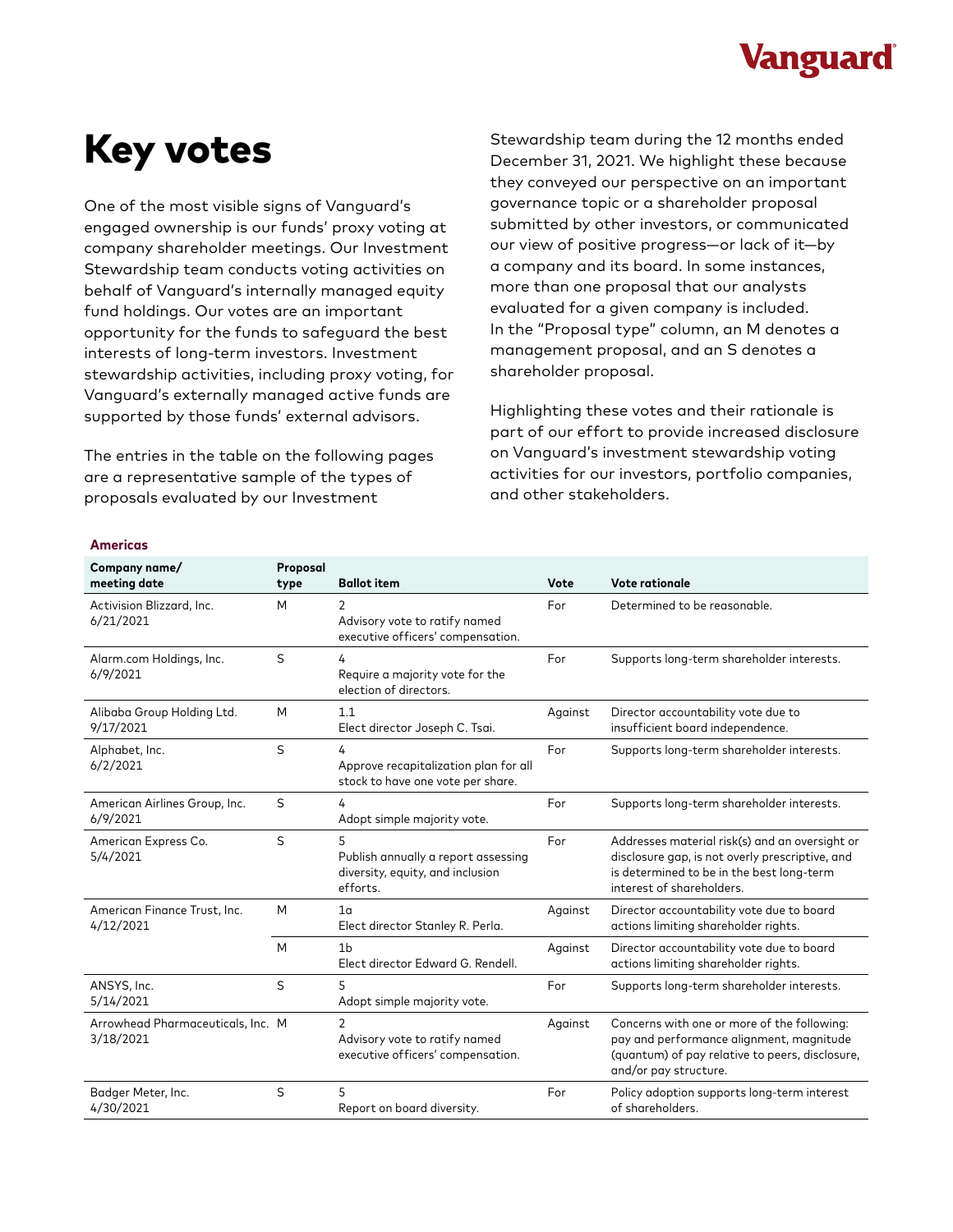| Company name/<br>meeting date        | Proposal<br>type | <b>Ballot item</b>                                                              | Vote    | <b>Vote rationale</b>                                                                                                                                                                                                                         |
|--------------------------------------|------------------|---------------------------------------------------------------------------------|---------|-----------------------------------------------------------------------------------------------------------------------------------------------------------------------------------------------------------------------------------------------|
| Bank of America Corp.<br>4/20/2021   | S                | 8<br>Request on racial equity audit.                                            | Against | Addresses material risk, but proposal is overly<br>prescriptive and company is on track.<br>Company has already taken sufficient<br>actions, made sufficient progress, and/or<br>has related actions pending to address<br>proponent request. |
| Berkshire Hathaway, Inc.<br>5/1/2021 | S                | 2<br>Report on climate-related risks and<br>opportunities.                      | For     | Addresses material risk(s) and an oversight or<br>disclosure gap, is not overly prescriptive, and<br>is determined to be in the best long-term<br>interest of shareholders.                                                                   |
|                                      | S                | 3<br>Publish annually a report assessing<br>diversity and inclusion efforts.    | For     | Addresses material risk(s) and an oversight or<br>disclosure gap, is not overly prescriptive, and<br>is determined to be in the best long-term<br>interest of shareholders.                                                                   |
| Block, Inc.<br>6/15/2021             | S                | 5<br>Approve recapitalization plan for all<br>stock to have one vote per share. | For     | Supports long-term shareholder interests.                                                                                                                                                                                                     |
| Bloomin' Brands, Inc.<br>5/18/2021   | S                | 5<br>Eliminate supermajority vote<br>requirement.                               | For     | Supports long-term shareholder interests.                                                                                                                                                                                                     |
|                                      | S                | 6<br>Report on climate change.                                                  | For     | Addresses material risk(s) and an oversight or<br>disclosure gap, is not overly prescriptive, and<br>is determined to be in the best long-term<br>interest of shareholders.                                                                   |
| Blucora, Inc.<br>4/21/2021           | M                | 1.1<br>Elect director Georganne C.<br>Proctor.                                  | For     | Support warranted based on the candidate's<br>experience, independence, and qualifications.                                                                                                                                                   |
|                                      | M                | 1.2<br>Elect director Steven Aldrich.                                           | For     | Support warranted based on the candidate's<br>experience, independence, and qualifications.                                                                                                                                                   |
|                                      | M                | 1.3<br>Elect director Mark A. Ernst.                                            | For     | Support warranted based on the candidate's<br>experience, independence, and qualifications.                                                                                                                                                   |
|                                      | M                | 1.4<br>Elect director E. Carol Hayles.                                          | For     | Support warranted based on the candidate's<br>experience, independence, and qualifications.                                                                                                                                                   |
|                                      | M                | 1.5<br>Elect director John MacIlwaine.                                          | For     | Support warranted based on the candidate's<br>experience, independence, and qualifications.                                                                                                                                                   |
|                                      | M                | 1.6<br>Elect director Tina Perry.                                               | For     | Support warranted based on the candidate's<br>experience, independence, and qualifications.                                                                                                                                                   |
|                                      | M                | 1.7<br>Elect director Karthik Rao.                                              | For     | Support warranted based on the candidate's<br>experience, independence, and qualifications.                                                                                                                                                   |
|                                      | M                | 1.8<br>Elect director Jana R. Schreuder.                                        | For     | Support warranted based on the candidate's<br>experience, independence, and qualifications.                                                                                                                                                   |
|                                      | M                | 1.9<br>Elect director Christopher W.<br>Walters.                                | For     | Support warranted based on the candidate's<br>experience, independence, and qualifications.                                                                                                                                                   |
|                                      | M                | 1.10<br>Elect director Mary S. Zappone.                                         | For     | Support warranted based on the candidate's<br>experience, independence, and qualifications.                                                                                                                                                   |
|                                      | M                | $\overline{2}$<br>Ratify Ernst & Young LLP as<br>auditors.                      | For     | Support warranted. Aligned with Vanguard's<br>voting policy.                                                                                                                                                                                  |
|                                      | M                | 3<br>Advisory vote to ratify named<br>executive officers' compensation.         | Against | Concerns with one or more of the following:<br>pay and performance alignment, magnitude<br>(quantum) of pay relative to peers, disclosure,<br>and/or pay structure.                                                                           |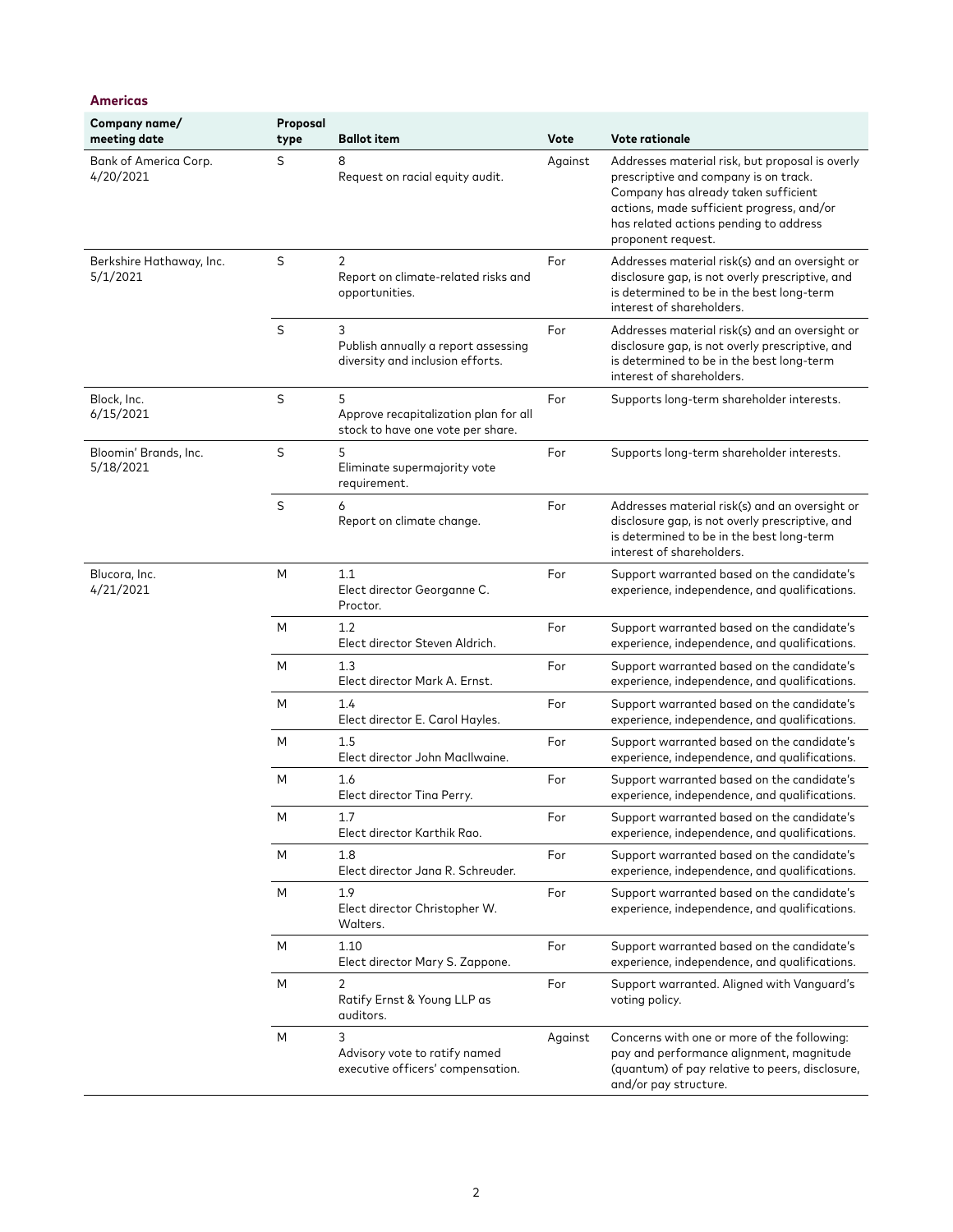| Company name/<br>meeting date              | Proposal<br>type | <b>Ballot item</b>                                                                              | Vote    | <b>Vote rationale</b>                                                                                                                                                                                  |
|--------------------------------------------|------------------|-------------------------------------------------------------------------------------------------|---------|--------------------------------------------------------------------------------------------------------------------------------------------------------------------------------------------------------|
| Box, Inc.<br>9/9/2021                      | M                | 1.1<br>Elect director Dana Evan.                                                                | For     | Support warranted based on the candidate's<br>experience, independence, and qualifications.                                                                                                            |
|                                            | M                | 1.2<br>Elect director Peter Leav.                                                               | For     | Support warranted based on the candidate's<br>experience, independence, and qualifications.                                                                                                            |
|                                            | M                | 1.3<br>Elect director Aaron Levie.                                                              | For     | Support warranted based on the candidate's<br>experience, independence, and qualifications.                                                                                                            |
|                                            | M                | 2<br>Amend qualified employee stock<br>purchase plan.                                           | For     | Determined to be reasonable.                                                                                                                                                                           |
|                                            | M                | 3<br>Advisory vote to ratify named<br>executive officers' compensation.                         | For     | Determined to be reasonable.                                                                                                                                                                           |
|                                            | M                | 4<br>Eliminate supermajority vote<br>requirement to amend certain<br>provisions of the charter. | For     | Supports long-term shareholder interests.                                                                                                                                                              |
|                                            | M                | 5<br>Ratify Ernst & Young LLP<br>as auditors.                                                   | For     | Support warranted. Aligned with Vanguard's<br>voting policy.                                                                                                                                           |
| Canadian Pacific Railway Ltd.<br>4/21/2021 | S                | 5<br>Hold an annual nonbinding advisory<br>vote on climate change.                              | For     | Supports long-term shareholder interests.                                                                                                                                                              |
| CarMax, Inc.<br>6/29/2021                  | S                | 4<br>Report on political contributions<br>and expenditures.                                     | For     | Addresses material risk(s) and an oversight or<br>disclosure gap, is not overly prescriptive, and<br>is determined to be in the best long-term<br>interest of shareholders.                            |
| Caterpillar, Inc.<br>6/9/2021              | M                | 3<br>Advisory vote to ratify named<br>executive officers' compensation.                         | For     | Determined to be reasonable.                                                                                                                                                                           |
|                                            | S                | 4<br>Report on climate policy.                                                                  | Against | Addresses material risk, but company is on<br>track. Company has already taken sufficient<br>actions, made sufficient progress, and/or has<br>related actions pending to address proponent<br>request. |
|                                            | S                | 5<br>Report on diversity and inclusion<br>efforts.                                              | Against | Addresses material risk, but company is on<br>track. Company has already taken sufficient<br>actions, made sufficient progress, and/or has<br>related actions pending to address proponent<br>request. |
| Centene Corp.<br>4/27/2021                 | S                | 6<br>Declassify the board of directors.                                                         | For     | Supports long-term shareholder interests.                                                                                                                                                              |
| Ceridian HCM Holding, Inc.<br>4/27/2021    | M                | 3<br>Advisory vote to ratify named<br>executive officers' compensation.                         | Against | Concerns with one or more of the following:<br>pay and performance alignment, magnitude<br>(quantum) of pay relative to peers, disclosure,<br>and/or pay structure.                                    |
| Cerner Corp.<br>5/19/2021                  | S                | 4<br>Eliminate supermajority vote<br>requirement.                                               | For     | Supports long-term shareholder interests.                                                                                                                                                              |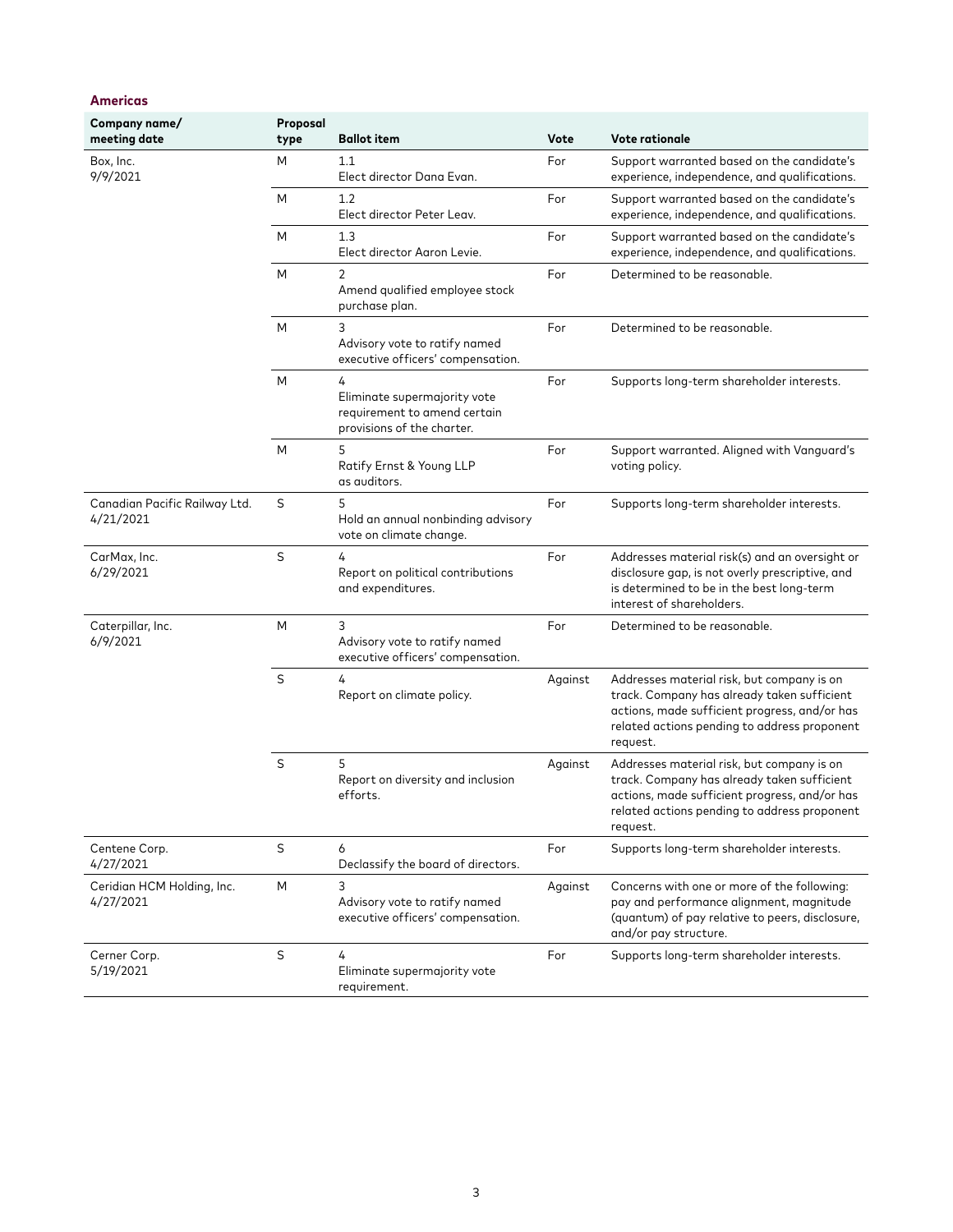| Company name/<br>meeting date             | Proposal<br>type | <b>Ballot item</b>                                                                       | Vote    | <b>Vote rationale</b>                                                                                                                                                                                                                         |
|-------------------------------------------|------------------|------------------------------------------------------------------------------------------|---------|-----------------------------------------------------------------------------------------------------------------------------------------------------------------------------------------------------------------------------------------------|
| Charter Communications, Inc.<br>4/27/2021 | S                | 3<br>Report on lobbying payments and<br>policy.                                          | For     | Addresses material risk(s) and an oversight or<br>disclosure gap, is not overly prescriptive, and<br>is determined to be in the best long-term<br>interest of shareholders.                                                                   |
|                                           | S                | 4<br>Require independent board chair.                                                    | Against | No significant concerns regarding<br>independence or effectiveness of the board.                                                                                                                                                              |
|                                           | S                | 5<br>Publish annually a report assessing<br>diversity, equity, and inclusion<br>efforts. | For     | Addresses material risk(s) and an oversight or<br>disclosure gap, is not overly prescriptive, and<br>is determined to be in the best long-term<br>interest of shareholders.                                                                   |
|                                           | S                | 6<br>Report on greenhouse gas<br>emissions disclosure.                                   | For     | Addresses material risk(s) and an oversight or<br>disclosure gap, is not overly prescriptive, and<br>is determined to be in the best long-term<br>interest of shareholders.                                                                   |
|                                           | S                | $\overline{7}$<br>Adopt policy to annually disclose<br>EEO-1 data.                       | For     | Addresses material risk(s) and an oversight or<br>disclosure gap, is not overly prescriptive, and<br>is determined to be in the best long-term<br>interest of shareholders.                                                                   |
| Chemed Corp.<br>5/17/2021                 | S                | 4<br>Report on political contributions.                                                  | For     | Addresses material risk(s) and an oversight or<br>disclosure gap, is not overly prescriptive, and<br>is determined to be in the best long-term<br>interest of shareholders.                                                                   |
| Chevron Corp.<br>5/26/2021                | S                | 4<br>Reduce Scope 3 emissions.                                                           | For     | Addresses material risk(s) and an oversight or<br>disclosure gap, is not overly prescriptive, and<br>is determined to be in the best long-term<br>interest of shareholders.                                                                   |
| Citigroup, Inc.<br>4/27/2021              | S                | 9<br>Report on racial equity audit.                                                      | Against | Addresses material risk, but proposal is<br>overly prescriptive and company is on track.<br>Company has already taken sufficient<br>actions, made sufficient progress, and/or has<br>related actions pending to address proponent<br>request. |
| Citrix Systems, Inc.<br>6/4/2021          | S                | 4<br>Adopt simple majority vote.                                                         | For     | Supports long-term shareholder interests.                                                                                                                                                                                                     |
| Conagra Brands, Inc.<br>9/15/2021         | S                | 4<br>Provide right to act by written<br>consent.                                         | For     | Supports long-term shareholder interests.                                                                                                                                                                                                     |
| ConocoPhillips<br>5/11/2021               | S                | 4<br>Adopt simple majority vote.                                                         | For     | Supports long-term shareholder interests.                                                                                                                                                                                                     |
|                                           | S                | 5<br>Emission reduction targets.                                                         | For     | Addresses material risk(s) and an oversight or<br>disclosure gap, is not overly prescriptive, and<br>is determined to be in the best long-term<br>interest of shareholders.                                                                   |
| CoStar Group, Inc.<br>6/2/2021            | S                | 6<br>Eliminate supermajority vote<br>requirement.                                        | For     | Supports long-term shareholder interests.                                                                                                                                                                                                     |
| Delta Air Lines, Inc.<br>6/17/2021        | S                | 5<br>Report on climate lobbying.                                                         | For     | Addresses material risk(s) and an oversight or<br>disclosure gap, is not overly prescriptive, and<br>is determined to be in the best long-term<br>interest of shareholders.                                                                   |
| Dominion Energy, Inc.<br>5/5/2021         | S                | 4<br>Report on lobbying payments and<br>policy.                                          | Against | Addresses material risk, but company is on<br>track. Company has already taken sufficient<br>actions, made sufficient progress, and/or has<br>related actions pending to address proponent<br>request.                                        |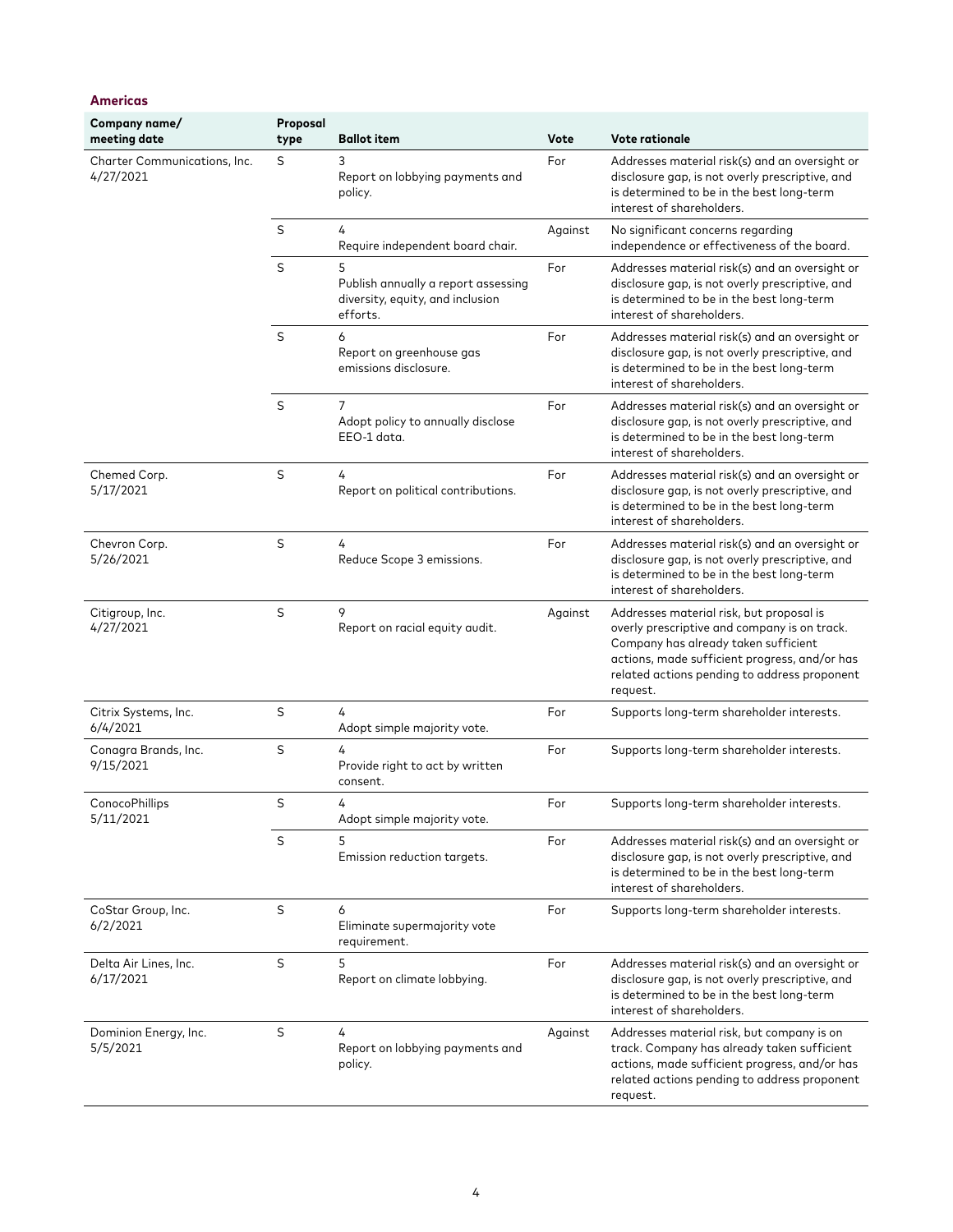| Company name/<br>meeting date           | Proposal<br>type | <b>Ballot item</b>                                                      | Vote     | Vote rationale                                                                                                                                                                                         |
|-----------------------------------------|------------------|-------------------------------------------------------------------------|----------|--------------------------------------------------------------------------------------------------------------------------------------------------------------------------------------------------------|
| Duke Energy Corp.<br>5/6/2021           | S                | 5<br>Require independent board chair.                                   | Against  | No significant concerns regarding<br>independence or effectiveness of the board.                                                                                                                       |
|                                         | S                | Report on political contributions<br>and expenditures.                  | Against  | Addresses material risk, but company is on<br>track. Company has already taken sufficient<br>actions, made sufficient progress, and/or has<br>related actions pending to address proponent<br>request. |
| DuPont de Nemours, Inc.<br>4/28/2021    | S                | 6<br>Adopt policy to annually disclose<br>EEO-1 data.                   | For      | Addresses material risk(s) and an oversight or<br>disclosure gap, is not overly prescriptive, and<br>is determined to be in the best long-term<br>interest of shareholders.                            |
|                                         | S                | 7<br>Report on plastic pollution.                                       | For      | Addresses material risk(s) and an oversight or<br>disclosure gap, is not overly prescriptive, and<br>is determined to be in the best long-term<br>interest of shareholders.                            |
| DXC Technology Co.<br>8/17/2021         | M                | 3<br>Advisory vote to ratify named<br>executive officers' compensation. | Against  | Concerns with one or more of the following:<br>pay and performance alignment, magnitude<br>(quantum) of pay relative to peers, disclosure,<br>and/or pay structure.                                    |
| Eli Lilly & Co.<br>5/3/2021             | S                | 6<br>Report on lobbying payments and<br>policy.                         | For      | Addresses material risk(s) and an oversight or<br>disclosure gap, is not overly prescriptive, and<br>is determined to be in the best long-term<br>interest of shareholders.                            |
| EOG Resources, Inc.<br>4/29/2021        | M                | 1g<br>Elect director Julie J. Robertson.                                | Against  | Director accountability vote due to board<br>diversity not meeting market norms/<br>expectations.                                                                                                      |
| <b>EPR Properties</b><br>5/28/2021      | M                | 1.1<br>Elect director Thomas M. Bloch.                                  | For      | Support warranted. Aligned with Vanguard's<br>voting policy.                                                                                                                                           |
| <b>Equity Commonwealth</b><br>8/31/2021 | M                | 1<br>Issue shares in connection with<br>merger.                         | For      | Reasonable evidence of value creation and<br>board oversight.                                                                                                                                          |
|                                         | M                | 2<br>Adjourn meeting.                                                   | For      | Reasonable evidence of value creation and<br>board oversight.                                                                                                                                          |
| Exponent, Inc.<br>6/3/2021              | M                | 1.4<br>Elect director Carol Lindstrom.                                  | Against  | Director accountability vote due to board<br>diversity not meeting market norms/<br>expectations.                                                                                                      |
| Exxon Mobil Corp.<br>5/26/2021          | S                | $1.1\,$<br>Elect director Gregory J. Goff.                              | For      | Support warranted based on the candidate's<br>experience, independence, and qualifications.                                                                                                            |
|                                         | S                | 1.2<br>Elect director Kaisa Hietala.                                    | For      | Support warranted based on the candidate's<br>experience, independence, and qualifications.                                                                                                            |
|                                         | S                | 1.3<br>Elect director Alexander A. Karsner.                             | Withhold | Support not warranted given our support for<br>other candidates.                                                                                                                                       |
|                                         | S                | 1.4<br>Elect director Anders Runevad.                                   | Withhold | Support not warranted given our support for<br>other candidates.                                                                                                                                       |
|                                         | S                | 1.5<br>Elect director Michael J. Angelakis.                             | For      | Support warranted based on the candidate's<br>experience, independence, and qualifications.                                                                                                            |
|                                         | S                | 1.6<br>Elect director Susan K. Avery.                                   | For      | Support warranted based on the candidate's<br>experience, independence, and qualifications.                                                                                                            |
|                                         | S                | 1.7<br>Elect director Angela F. Braly.                                  | For      | Support warranted based on the candidate's<br>experience, independence, and qualifications.                                                                                                            |
|                                         | S                | 1.8<br>Elect director Ursula M. Burns.                                  | For      | Support warranted based on the candidate's<br>experience, independence, and qualifications.                                                                                                            |
|                                         | S                | 1.9<br>Elect director Kenneth C. Frazier.                               | For      | Support warranted based on the candidate's<br>experience, independence, and qualifications.                                                                                                            |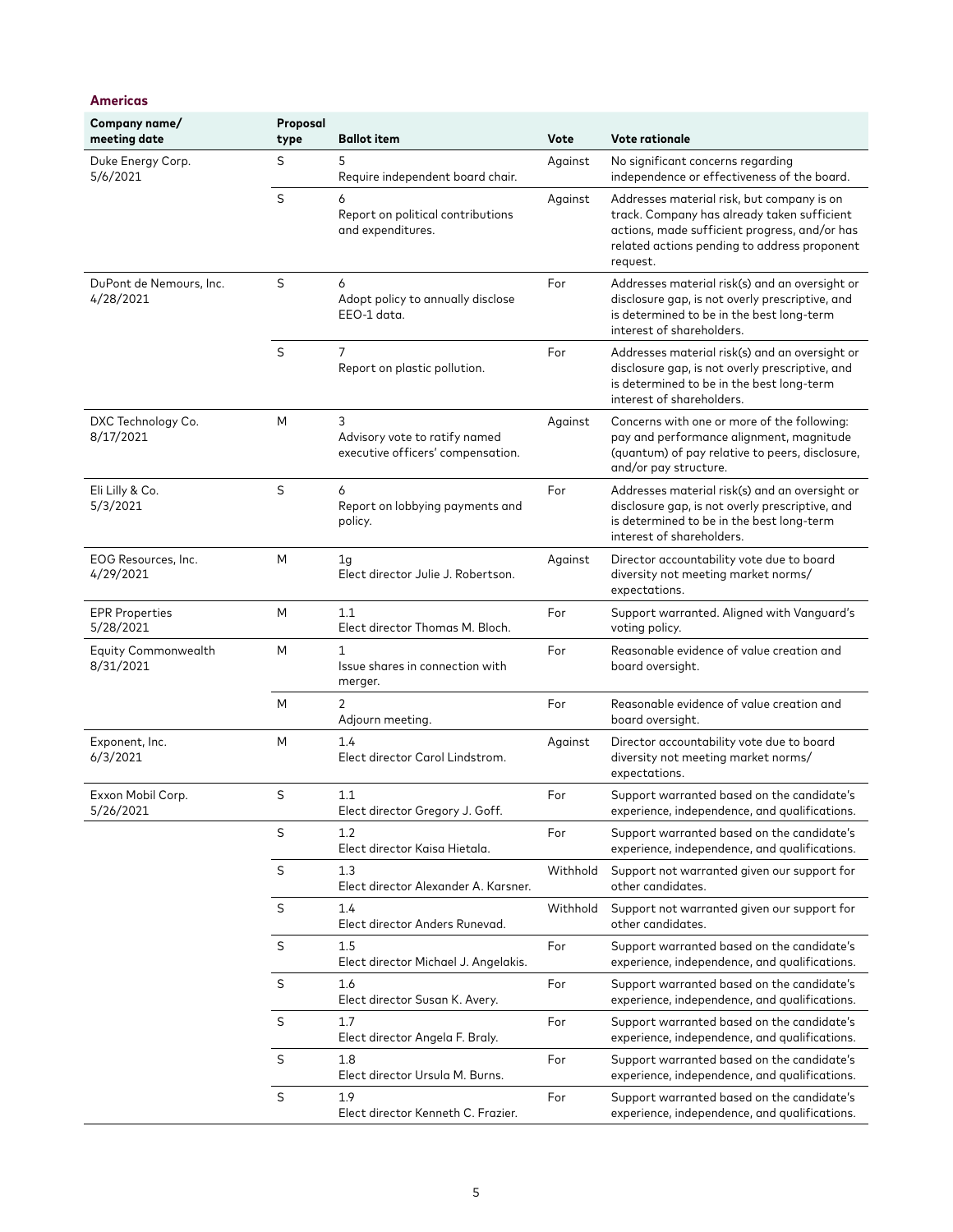| Company name/<br>meeting date            | Proposal<br>type | <b>Ballot item</b>                                                                    | Vote    | Vote rationale                                                                                                                                                                                         |
|------------------------------------------|------------------|---------------------------------------------------------------------------------------|---------|--------------------------------------------------------------------------------------------------------------------------------------------------------------------------------------------------------|
| Exxon Mobil Corp.<br>5/26/2021           | S                | 1.10<br>Elect director Joseph L. Hooley.                                              | For     | Support warranted based on the candidate's<br>experience, independence, and qualifications.                                                                                                            |
|                                          | S                | 1.11<br>Elect director Jeffrey W. Ubben.                                              | For     | Support warranted based on the candidate's<br>experience, independence, and qualifications.                                                                                                            |
|                                          | S                | 1.12<br>Elect director Darren W. Woods.                                               | For     | Support warranted based on the candidate's<br>experience, independence, and qualifications.                                                                                                            |
|                                          | M                | 2<br>Ratify PricewaterhouseCoopers<br>LLP as auditors.                                | For     | Support warranted. Aligned with Vanguard's<br>voting policy.                                                                                                                                           |
|                                          | M                | 3<br>Advisory vote to ratify named<br>executive officers' compensation.               | For     | Determined to be reasonable.                                                                                                                                                                           |
|                                          | S                | 4<br>Require independent board chair.                                                 | Against | Support not warranted. Misaligned with<br>Vanguard's voting policy.                                                                                                                                    |
|                                          | S                | 5<br>Reduce ownership threshold for<br>shareholders to call special meeting.          | Against | Support not warranted. Misaligned with<br>Vanguard's voting policy.                                                                                                                                    |
|                                          | S                | 6<br>Issue audited report on financial<br>impacts of IEA's Net Zero 2050<br>Scenario. | Against | Overly prescriptive terms.                                                                                                                                                                             |
|                                          | S                | 7<br>Report on costs and benefits<br>of environmental-related<br>expenditures.        | Against | Insufficient evidence at this time that<br>proposal addresses a material risk to the<br>company.                                                                                                       |
|                                          | S                | 8<br>Report on political contributions.                                               | Against | Addresses material risk, but company is on<br>track. Company has already taken sufficient<br>actions, made sufficient progress, and/or has<br>related actions pending to address proponent<br>request. |
|                                          | S                | 9<br>Report on lobbying payments<br>and policy.                                       | For     | Addresses material risk(s) and an oversight or<br>disclosure gap, is not overly prescriptive, and<br>is determined to be in the best long-term<br>interest of shareholders.                            |
|                                          | S                | 10<br>Report on corporate climate<br>lobbying aligned with Paris<br>Agreement.        | For     | Addresses material risk(s) and an oversight or<br>disclosure gap, is not overly prescriptive, and<br>is determined to be in the best long-term<br>interest of shareholders.                            |
| Ferro Corp.<br>4/29/2021                 | S                | 4<br>Adopt simple majority vote.                                                      | For     | Supports long-term shareholder interests.                                                                                                                                                              |
| Five9, Inc.<br>9/30/2021                 | M                | $\mathbf{1}$<br>Approve merger agreement.                                             | For     | Reasonable evidence of value creation and<br>board oversight.                                                                                                                                          |
| FleetCor Technologies, Inc.<br>6/10/2021 | S                | 4<br>Provide right to act by written<br>consent.                                      | For     | Supports long-term shareholder interests.                                                                                                                                                              |
| General Electric Co.<br>5/4/2021         | S                | 7<br>Report on meeting the criteria<br>of the net zero indicator.                     | For     | Addresses material risk(s) and an oversight or<br>disclosure gap, is not overly prescriptive, and<br>is determined to be in the best long-term<br>interest of shareholders.                            |
| GEO Group, Inc.<br>4/28/2021             | S                | 6<br>Report on lobbying payments<br>and policy.                                       | For     | Addresses material risk(s) and an oversight or<br>disclosure gap, is not overly prescriptive, and<br>is determined to be in the best long-term<br>interest of shareholders.                            |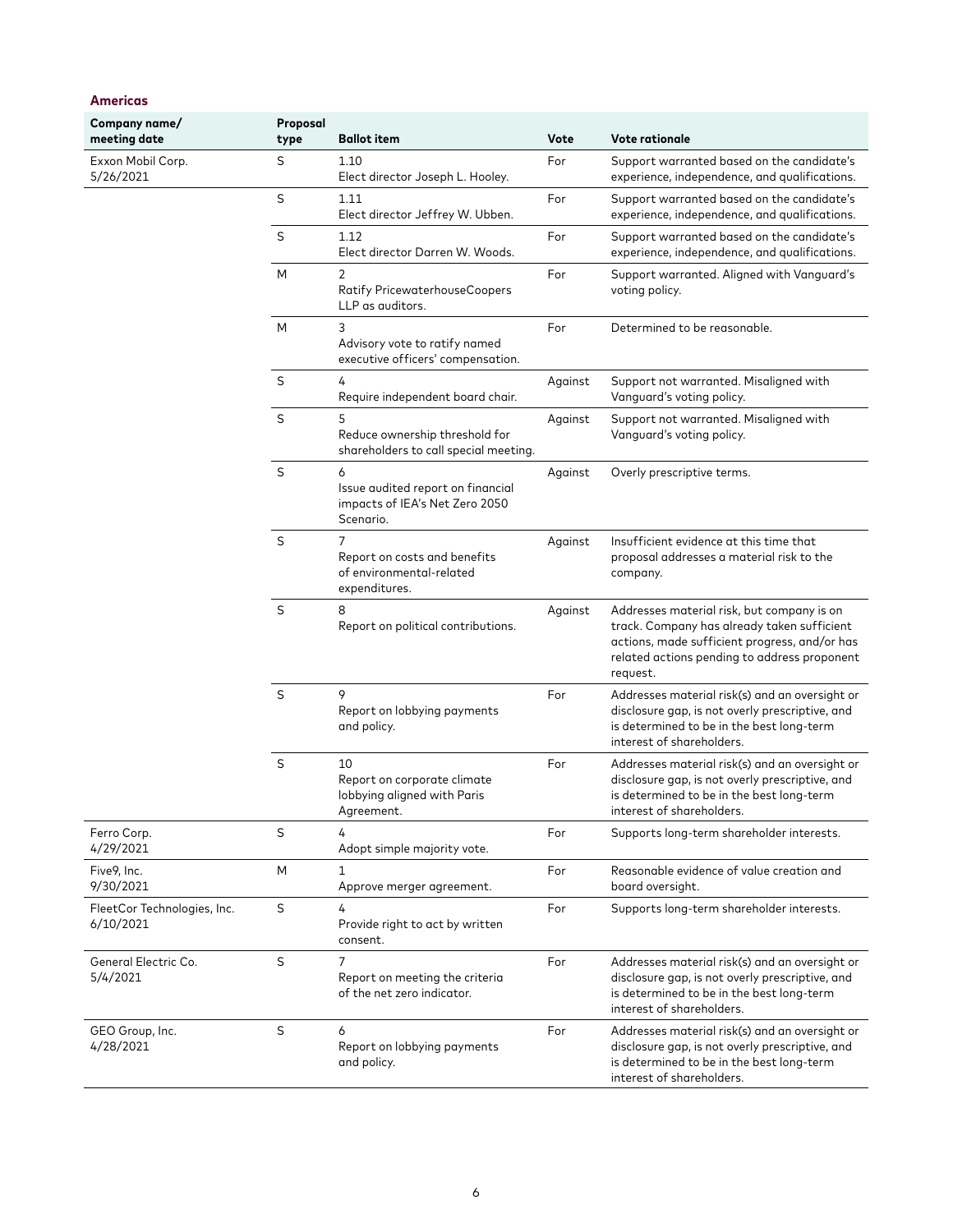| <b>Americas</b>                                              |                  |                                                                                                     |         |                                                                                                                                                                                                                                               |
|--------------------------------------------------------------|------------------|-----------------------------------------------------------------------------------------------------|---------|-----------------------------------------------------------------------------------------------------------------------------------------------------------------------------------------------------------------------------------------------|
| Company name/<br>meeting date                                | Proposal<br>type | <b>Ballot item</b>                                                                                  | Vote    | <b>Vote rationale</b>                                                                                                                                                                                                                         |
| Global Net Lease, Inc.<br>4/12/2021                          | M                | 1b<br>Elect director Edward G. Rendell.                                                             | Against | Director accountability vote due to board<br>actions limiting shareholder rights.                                                                                                                                                             |
|                                                              | M                | 1c<br>Elect director Abby M. Wenzel.                                                                | Against | Director accountability vote due to board<br>actions limiting shareholder rights.                                                                                                                                                             |
|                                                              | M                | 3<br>Advisory vote to ratify named<br>executive officers' compensation.                             | Against | Concerns with one or more of the following:<br>pay and performance alignment, magnitude<br>(quantum) of pay relative to peers, disclosure,<br>and/or pay structure.                                                                           |
| Goldman Sachs Group, Inc.<br>4/29/2021                       | S                | 6<br>Report on the impacts of using<br>mandatory arbitration.                                       | Against | Overly prescriptive terms.                                                                                                                                                                                                                    |
|                                                              | S                | 8<br>Report on racial equity audit.                                                                 | Against | Addresses material risk, but proposal is overly<br>prescriptive and company is on track.<br>Company has already taken sufficient<br>actions, made sufficient progress, and/or<br>has related actions pending to address<br>proponent request. |
| <b>International Business</b><br>Machines Corp.<br>4/27/2021 | S                | 6<br>Publish annually a report assessing<br>diversity, equity, and inclusion<br>efforts.            | For     | Addresses material risk(s) and an oversight or<br>disclosure gap, is not overly prescriptive, and<br>is determined to be in the best long-term<br>interest of shareholders.                                                                   |
| Itron, Inc.<br>5/13/2021                                     | M                | 1 <sub>b</sub><br>Elect director Timothy M. Leyden.                                                 | Against | Director accountability vote due to board<br>diversity not meeting market norms/<br>expectations.                                                                                                                                             |
| JAKKS Pacific, Inc.<br>11/18/2021                            | M                | 2<br>Amend omnibus stock plan.                                                                      | Against | Excessive dilution.                                                                                                                                                                                                                           |
|                                                              | M                | 4<br>Advisory vote to ratify named<br>executive officers' compensation.                             | Against | Concerns with one or more of the following:<br>pay and performance alignment, magnitude<br>(quantum) of pay relative to peers, disclosure,<br>and/or pay structure.                                                                           |
| Johnson & Johnson<br>4/22/2021                               | M                | 2<br>Advisory vote to ratify named<br>executive officers' compensation.                             | For     | Determined to be reasonable.                                                                                                                                                                                                                  |
|                                                              | S                | 4<br>Report on government financial<br>support and access to COVID-19<br>vaccines and therapeutics. | Against | Addresses material risk, but company is on<br>track. Company has already taken sufficient<br>actions, made sufficient progress, and/or has<br>related actions pending to address proponent<br>request.                                        |
|                                                              | S                | 6<br>Report on civil rights audit.                                                                  | Against | Addresses material risk, but company is on<br>track. Company has already taken sufficient<br>actions, made sufficient progress, and/or has<br>related actions pending to address proponent<br>request.                                        |
| JPMorgan Chase & Co.<br>5/18/2021                            | S                | 6<br>Report on racial equity audit.                                                                 | Against | Addresses material risk, but proposal is<br>overly prescriptive and company is on track.<br>Company has already taken sufficient<br>actions, made sufficient progress, and/or<br>has related actions pending to address<br>proponent request. |
| <b>KAR Auction Services, Inc.</b><br>6/4/2021                | M                | 2c<br>Elect director Mark E. Hill.                                                                  | Against | Director accountability vote due to board<br>diversity not meeting market norms/<br>expectations.                                                                                                                                             |
| Korn Ferry<br>9/29/2021                                      | M                | 2<br>Advisory vote to ratify named<br>executive officers' compensation.                             | Against | Concerns with one or more of the following:<br>pay and performance alignment, magnitude<br>(quantum) of pay relative to peers, disclosure,<br>and/or pay structure.                                                                           |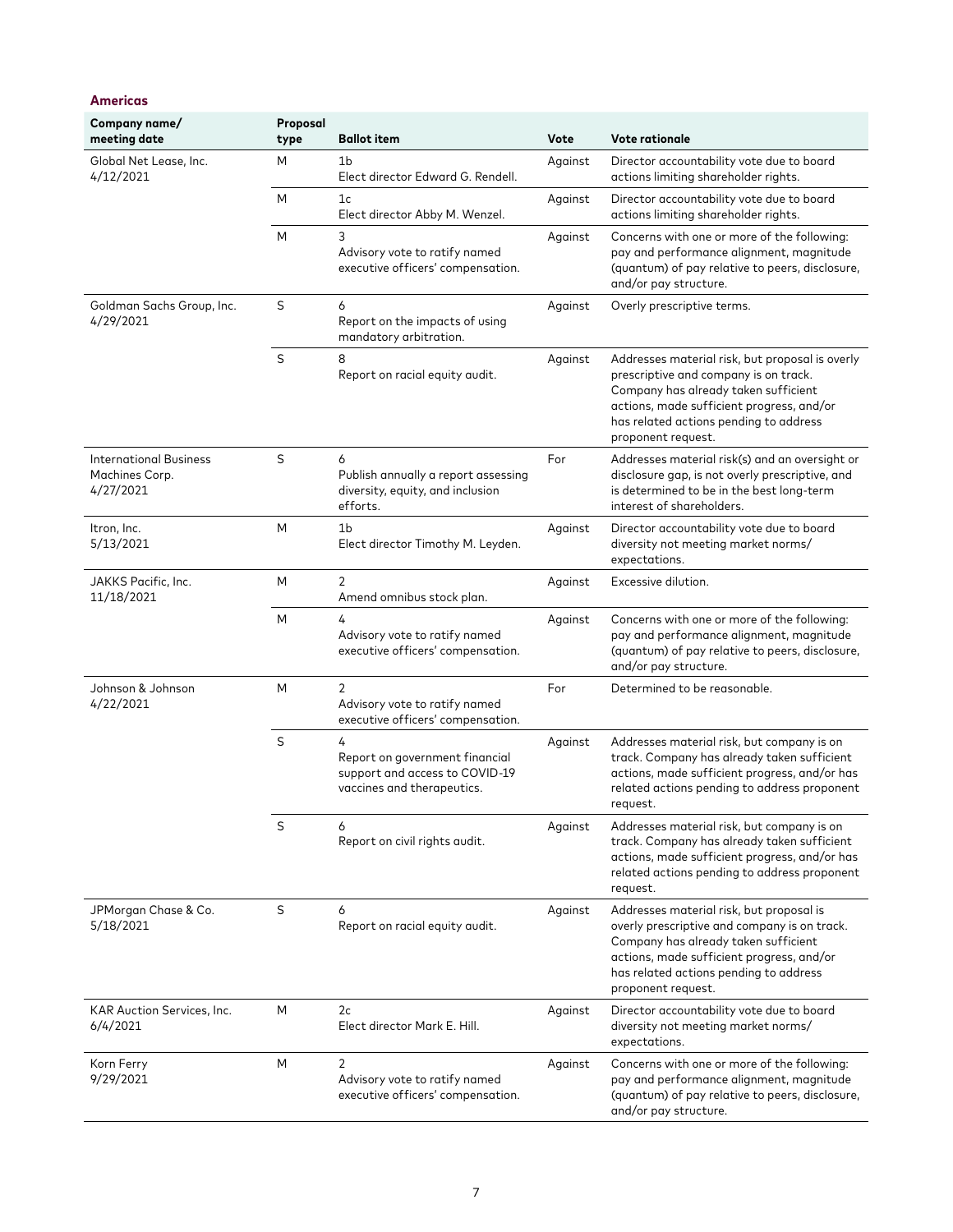| Company name/<br>meeting date         | Proposal<br>type | <b>Ballot item</b>                                                                                  | Vote     | <b>Vote rationale</b>                                                                                                                                                                                  |
|---------------------------------------|------------------|-----------------------------------------------------------------------------------------------------|----------|--------------------------------------------------------------------------------------------------------------------------------------------------------------------------------------------------------|
| <b>LCI</b> Industries<br>5/20/2021    | M                | 2<br>Advisory vote to ratify named<br>executive officers' compensation.                             | Against  | Concerns with one or more of the following:<br>pay and performance alignment, magnitude<br>(quantum) of pay relative to peers, disclosure,<br>and/or pay structure.                                    |
| Liberty Broadband Corp.<br>5/26/2021  | M                | 3<br>Advisory vote to ratify named<br>executive officers' compensation.                             | Against  | Concerns with one or more of the following:<br>pay and performance alignment, magnitude<br>(quantum) of pay relative to peers, disclosure,<br>and/or pay structure.                                    |
|                                       | S                | 5<br>Require a majority vote for the<br>election of directors.                                      | For      | Supports long-term shareholder interests.                                                                                                                                                              |
| Louisiana-Pacific Corp.<br>4/30/2021  | M                | 1b<br>Elect director Ozey K. Horton, Jr.                                                            | Against  | Director accountability vote due to board<br>diversity not meeting market norms/<br>expectations.                                                                                                      |
| M&T Bank Corp.<br>4/20/2021           | M                | 1.3<br>Elect director Calvin G. Butler, Jr.                                                         | Withhold | Concerns regarding extent of other<br>commitments.                                                                                                                                                     |
| Marathon Petroleum Corp.<br>4/28/2021 | M                | 3<br>Advisory vote to ratify named<br>executive officers' compensation.                             | Against  | Concerns with one or more of the following:<br>pay and performance alignment, magnitude<br>(quantum) of pay relative to peers, disclosure,<br>and/or pay structure.                                    |
| Merck & Co., Inc.<br>5/25/2021        | S                | 5<br>Report on access to COVID-19<br>products.                                                      | Against  | Addresses material risk, but company is on<br>track. Company has already taken sufficient<br>actions, made sufficient progress, and/or has<br>related actions pending to address proponent<br>request. |
| Meta Platforms, Inc.<br>5/26/2021     | M                | 3<br>Amend non-employee director<br>compensation policy.                                            | Against  | Insufficient disclosure.                                                                                                                                                                               |
|                                       | S                | 4<br>Approve recapitalization plan for all<br>stock to have one vote per share.                     | For      | Supports long-term shareholder interests.                                                                                                                                                              |
| Microsoft Corp.<br>11/30/2021         | S                | 5<br>Report on gender/racial pay gap.                                                               | Against  | Addresses material risk, but company is on<br>track. Company has already taken sufficient<br>actions, made sufficient progress, and/or has<br>related actions pending to address proponent<br>request. |
|                                       | S                | 6<br>Report on effectiveness of<br>workplace sexual harassment<br>policies.                         | For      | Addresses material risk(s) and an oversight or<br>disclosure gap, is not overly prescriptive, and<br>is determined to be in the best long-term<br>interest of shareholders.                            |
|                                       | S                | $\overline{7}$<br>Prohibit sales of facial recognition<br>technology to all government<br>entities. | Against  | Insufficient evidence at this time that<br>proposal addresses a material risk to the<br>company.                                                                                                       |
|                                       | S                | 8<br>Report on implementation of the<br>fair chance business pledge.                                | Against  | Addresses material risk, but company is on<br>track. Company has already taken sufficient<br>actions, made sufficient progress, and/or has<br>related actions pending to address proponent<br>request. |
|                                       | S                | 9<br>Report on lobbying activities<br>alignment with company policies.                              | Against  | Addresses material risk, but company is on<br>track. Company has already taken sufficient<br>actions, made sufficient progress, and/or has<br>related actions pending to address proponent<br>request. |
| Monro, Inc.<br>8/17/2021              | S                | 5<br>Approve recapitalization plan for all<br>stock to have one vote per share.                     | For      | Supports long-term shareholder interests.                                                                                                                                                              |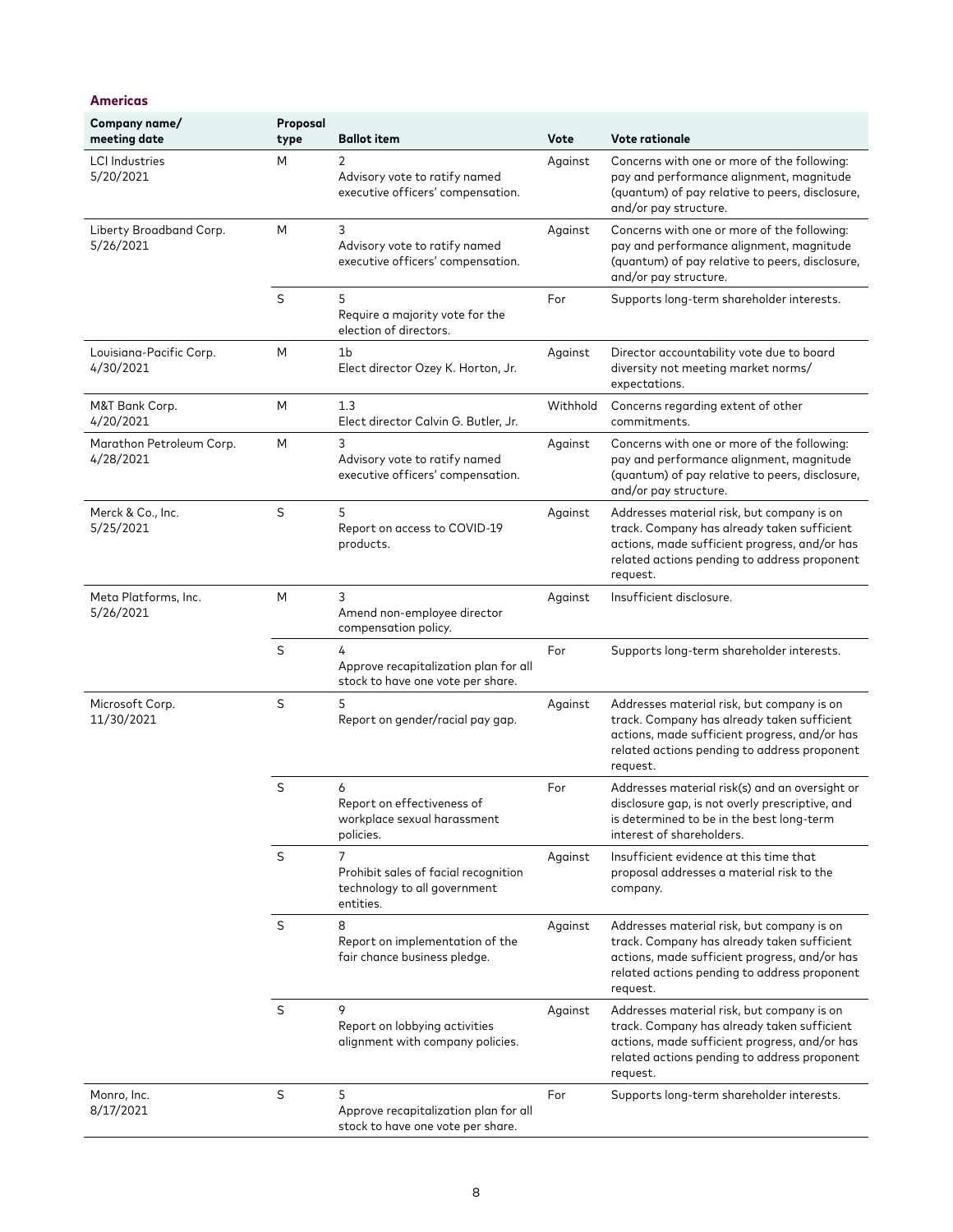| Company name/<br>meeting date               | Proposal<br>type | <b>Ballot item</b>                                                                   | Vote     | <b>Vote rationale</b>                                                                                                                                                                                  |
|---------------------------------------------|------------------|--------------------------------------------------------------------------------------|----------|--------------------------------------------------------------------------------------------------------------------------------------------------------------------------------------------------------|
| National Health Investors, Inc.<br>5/4/2021 | M                | 1a<br>Elect director Robert T. Webb.                                                 | Against  | Director accountability vote due to board<br>diversity not meeting market norms/<br>expectations.                                                                                                      |
| Neogen Corp.<br>10/7/2021                   | M                | 1.1<br>Elect director James C. (Jim) Borel.                                          | For      | Support warranted. Aligned with Vanguard's<br>voting policy.                                                                                                                                           |
| Netflix, Inc.<br>6/3/2021                   | M                | 3<br>Advisory vote to ratify named<br>executive officers' compensation.              | Against  | Concerns with one or more of the following:<br>pay and performance alignment, magnitude<br>(quantum) of pay relative to peers, disclosure,<br>and/or pay structure.                                    |
|                                             | S                | 4<br>Report on political contributions.                                              | For      | Addresses material risk(s) and an oversight or<br>disclosure gap, is not overly prescriptive, and<br>is determined to be in the best long-term<br>interest of shareholders.                            |
|                                             | S                | 5<br>Adopt simple majority vote.                                                     | For      | Supports long-term shareholder interests.                                                                                                                                                              |
| NewMarket Corp.<br>4/22/2021                | M                | 1.2<br>Elect director Mark M. Gambill.                                               | Against  | Director accountability vote due to board<br>diversity not meeting market norms/<br>expectations.                                                                                                      |
| NIKE, Inc.<br>10/6/2021                     | S                | 4<br>Report on political contributions<br>disclosure.                                | Against  | Addresses material risk, but company is on<br>track. Company has already taken sufficient<br>actions, made sufficient progress, and/or has<br>related actions pending to address proponent<br>request. |
|                                             | S                | 5<br>Report on human rights impact<br>assessment.                                    | Against  | Addresses material risk, but company is on<br>track. Company has already taken sufficient<br>actions, made sufficient progress, and/or has<br>related actions pending to address proponent<br>request. |
|                                             | S                | 6<br>Report on median gender/racial<br>pay gap.                                      | Against  | Addresses material risk, but company is on<br>track. Company has already taken sufficient<br>actions, made sufficient progress, and/or has<br>related actions pending to address proponent<br>request. |
|                                             | S                | $\overline{7}$<br>Report on diversity and inclusion<br>efforts.                      | For      | Addresses material risk(s) and an oversight or<br>disclosure gap, is not overly prescriptive, and<br>is determined to be in the best long-term<br>interest of shareholders.                            |
| OGE Energy Corp.<br>5/20/2021               | S                | 5<br>Adopt simple majority vote.                                                     | For      | Supports long-term shareholder interests.                                                                                                                                                              |
| Oracle Corp.<br>11/10/2021                  | M                | 1.1<br>Elect director Jeffrey S. Berg.                                               |          | Withhold Oversight failure.                                                                                                                                                                            |
|                                             | M                | 1.5<br>Elect director George H. Conrades.                                            | Withhold | Ongoing Say on Pay/remuneration report<br>concerns.                                                                                                                                                    |
|                                             | M                | 1.10<br>Elect director Charles W. Moorman,<br>IV.                                    | Withhold | Ongoing Say on Pay/remuneration report<br>concerns.                                                                                                                                                    |
|                                             | M                | 1.11<br>Elect director Leon E. Panetta.                                              | Withhold | Ongoing Say on Pay/remuneration report<br>concerns.                                                                                                                                                    |
|                                             | M                | 1.13<br>Elect director Naomi O. Seligman.                                            | Withhold | Ongoing Say on Pay/remuneration report<br>concerns.                                                                                                                                                    |
|                                             | M                | $\overline{2}$<br>Advisory vote to ratify named<br>executive officers' compensation. | Against  | Concerns with one or more of the following:<br>pay and performance alignment, magnitude<br>(quantum) of pay relative to peers, disclosure,<br>and/or pay structure.                                    |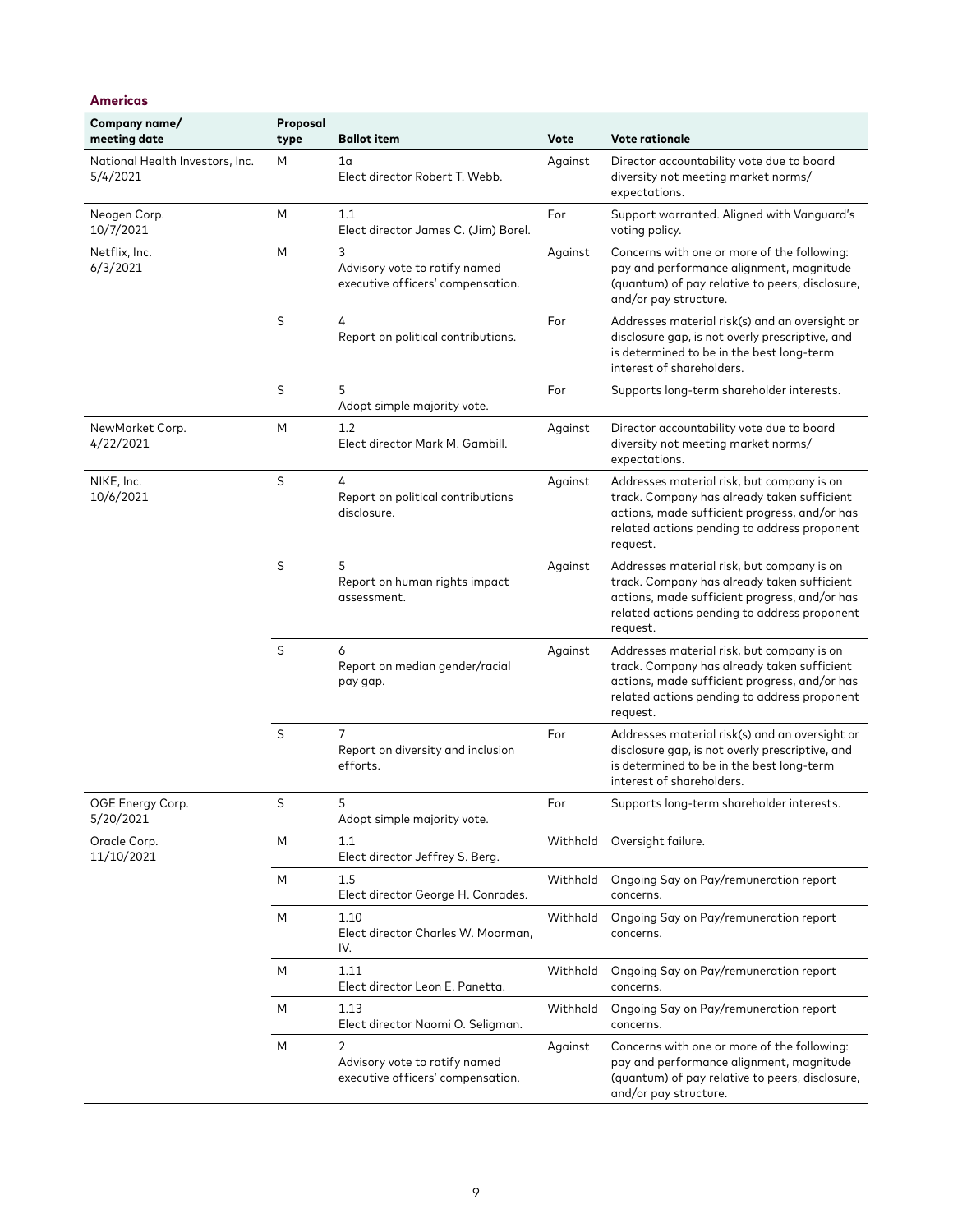| <b>Americas</b>                                |                  |                                                                         |         |                                                                                                                                                                                                                                               |
|------------------------------------------------|------------------|-------------------------------------------------------------------------|---------|-----------------------------------------------------------------------------------------------------------------------------------------------------------------------------------------------------------------------------------------------|
| Company name/<br>meeting date                  | Proposal<br>type | <b>Ballot item</b>                                                      | Vote    | <b>Vote rationale</b>                                                                                                                                                                                                                         |
| Oracle Corp.<br>11/10/2021                     | S                | 5<br>Report on racial equity audit.                                     | Against | Addresses material risk, but proposal is<br>overly prescriptive and company is on track.<br>Company has already taken sufficient<br>actions, made sufficient progress, and/or<br>has related actions pending to address<br>proponent request. |
|                                                | S                | 6<br>Require independent board chair.                                   | For     | Concerns regarding independence or<br>effectiveness of the board.                                                                                                                                                                             |
|                                                | S                | 7<br>Report on political contributions.                                 | Against | Addresses material risk, but company is on<br>track. Company has already taken sufficient<br>actions, made sufficient progress, and/or has<br>related actions pending to address proponent<br>request.                                        |
| PACCAR, Inc.<br>4/27/2021                      | S                | 2<br>Adopt simple majority vote.                                        | For     | Supports long-term shareholder interests.                                                                                                                                                                                                     |
| PacWest Bancorp<br>5/11/2021                   | M                | 2<br>Advisory vote to ratify named<br>executive officers' compensation. | Against | Concerns with one or more of the following:<br>pay and performance alignment, magnitude<br>(quantum) of pay relative to peers, disclosure,<br>and/or pay structure.                                                                           |
| Paramount Group, Inc.<br>5/13/2021             | M                | 1 <sub>h</sub><br>Elect director Mark Patterson.                        | Against | Director accountability vote due to board<br>diversity not meeting market norms/<br>expectations.                                                                                                                                             |
| Park Hotels & Resorts, Inc.<br>4/30/2021       | M                | 3<br>Advisory vote to ratify named<br>executive officers' compensation. | Against | Concerns with one or more of the following:<br>pay and performance alignment, magnitude<br>(quantum) of pay relative to peers, disclosure,<br>and/or pay structure.                                                                           |
| Peloton Interactive, Inc.<br>12/7/2021         | Μ                | 3<br>Advisory vote to ratify named<br>executive officers' compensation. | Against | Concerns with one or more of the following:<br>pay and performance alignment, magnitude<br>(quantum) of pay relative to peers, disclosure,<br>and/or pay structure.                                                                           |
| People's United Financial, Inc.<br>12/16/2021  | M                | 1c<br>Elect director George P. Carter.                                  | Against | Director accountability vote due to board<br>diversity not meeting market norms/<br>expectations.                                                                                                                                             |
| Perficient, Inc.<br>5/25/2021                  | M                | 1 <sub>d</sub><br>Elect director Brian L. Matthews.                     | Against | Director accountability vote due to board<br>diversity not meeting market norms/<br>expectations.                                                                                                                                             |
| Pfizer, Inc.<br>4/22/2021                      | S                | 5.<br>Report on political contributions<br>and expenditures.            | Against | Addresses material risk, but company is on<br>track. Company has already taken sufficient<br>actions, made sufficient progress, and/or has<br>related actions pending to address proponent<br>request.                                        |
|                                                | S                | 6<br>Report on access to COVID-19<br>products.                          | Against | Insufficient evidence at this time that<br>proposal addresses a material risk to the<br>company.                                                                                                                                              |
| Phillips 66<br>5/12/2021                       | S                | 5<br>Adopt greenhouse gas (GHG)<br>emissions reduction targets.         | For     | Addresses material risk(s) and an oversight or<br>disclosure gap, is not overly prescriptive, and<br>is determined to be in the best long-term<br>interest of shareholders.                                                                   |
| Rayonier, Inc.<br>5/20/2021                    | Μ                | 1d<br>Elect director V. Larkin Martin.                                  | Against | Director accountability vote due to board<br>diversity not meeting market norms/<br>expectations.                                                                                                                                             |
| Redfin Corp.<br>6/9/2021                       | S                | 4<br>Require a majority vote for the<br>election of directors.          | For     | Supports long-term shareholder interests.                                                                                                                                                                                                     |
| Regeneron Pharmaceuticals, Inc. M<br>6/11/2021 |                  | 1c<br>Elect director George L. Sing.                                    | Against | Director accountability vote for failure to put<br>Say on Pay up for shareholder vote.                                                                                                                                                        |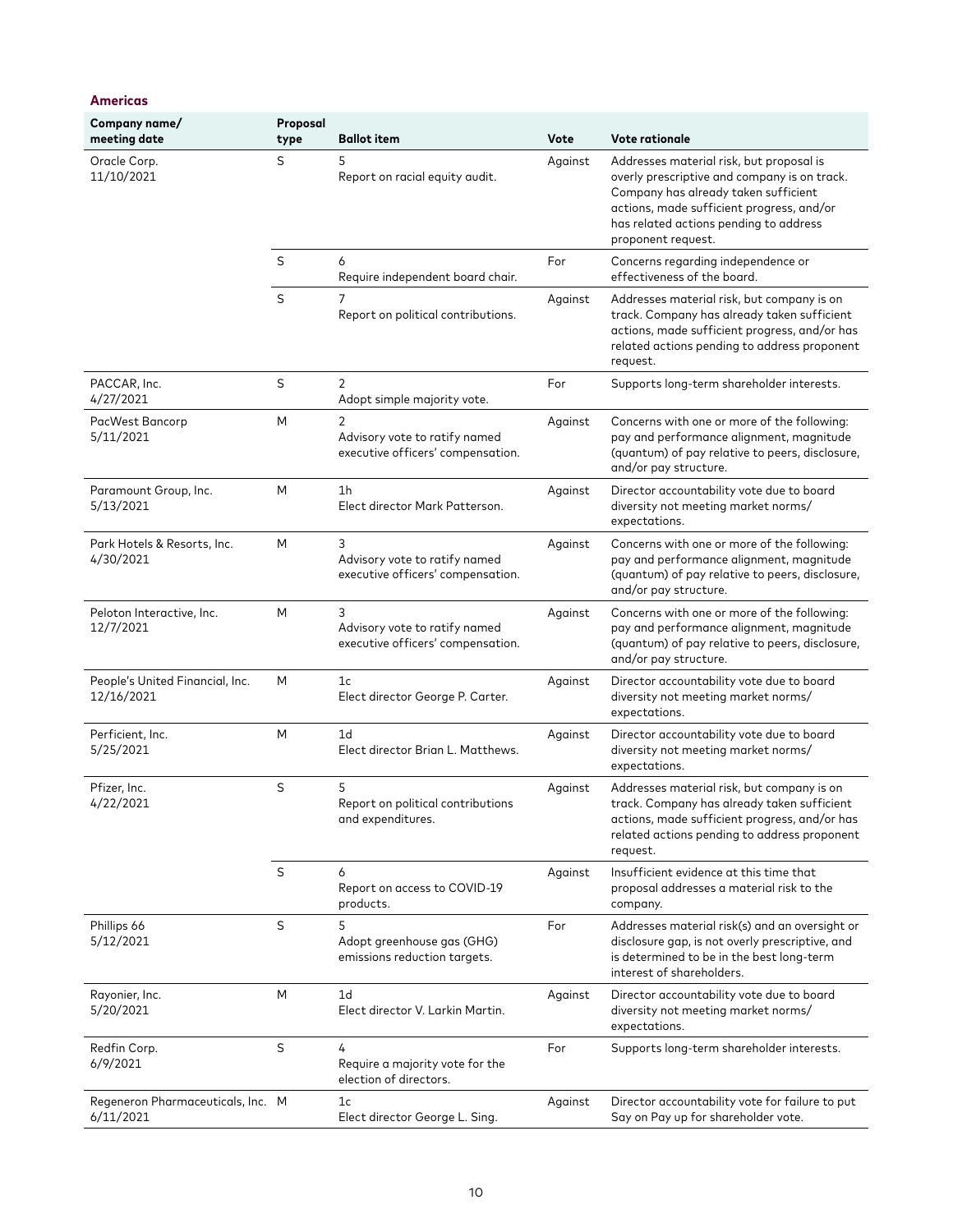| Company name/<br>meeting date          | Proposal<br>type | <b>Ballot item</b>                                                      | Vote     | <b>Vote rationale</b>                                                                                                                                               |
|----------------------------------------|------------------|-------------------------------------------------------------------------|----------|---------------------------------------------------------------------------------------------------------------------------------------------------------------------|
| <b>RPT Realty</b><br>4/28/2021         | M                | 3<br>Advisory vote to ratify named<br>executive officers' compensation. | Against  | Concerns with one or more of the following:<br>pay and performance alignment, magnitude<br>(quantum) of pay relative to peers, disclosure,<br>and/or pay structure. |
| Sarepta Therapeutics, Inc.<br>6/3/2021 | M                | 1.1<br>Elect director Richard J. Barry.                                 | Against  | Director accountability vote due to board<br>diversity not meeting market norms/<br>expectations.                                                                   |
| Sealed Air Corp.<br>5/18/2021          | M                | 4<br>Advisory vote to ratify named<br>executive officers' compensation. | Against  | Concerns with one or more of the following:<br>pay and performance alignment, magnitude<br>(quantum) of pay relative to peers, disclosure,<br>and/or pay structure. |
| Shopify, Inc.<br>5/26/2021             | M                | 3<br>Reapprove stock option plan.                                       | Against  | Excessive dilution.                                                                                                                                                 |
|                                        | M                | 4<br>Reapprove long-term incentive plan.                                | Against  | Excessive dilution.                                                                                                                                                 |
| Skyworks Solutions, Inc.<br>5/12/2021  | M                | 3<br>Advisory vote to ratify named<br>executive officers' compensation. | Against  | Concerns with one or more of the following:<br>pay and performance alignment, magnitude<br>(quantum) of pay relative to peers, disclosure,<br>and/or pay structure. |
|                                        | S                | 5<br>Adopt simple majority vote.                                        | For      | Supports long-term shareholder interests.                                                                                                                           |
| SL Green Realty Corp.<br>6/8/2021      | M                | 2<br>Advisory vote to ratify named<br>executive officers' compensation. | Against  | Concerns with one or more of the following:<br>pay and performance alignment, magnitude<br>(quantum) of pay relative to peers, disclosure,<br>and/or pay structure. |
| Splunk, Inc.<br>6/17/2021              | M                | 3<br>Advisory vote to ratify named<br>executive officers' compensation. | Against  | Concerns with one or more of the following:<br>pay and performance alignment, magnitude<br>(quantum) of pay relative to peers, disclosure,<br>and/or pay structure. |
| SPS Commerce, Inc.<br>5/19/2021        | M                | 1b<br>Elect director James Ramsey.                                      | Against  | Director accountability vote due to board<br>diversity not meeting market norms/<br>expectations.                                                                   |
| <b>SVB Financial Group</b><br>5/4/2021 | M                | 1<br>Approve merger agreement.                                          | For      | Reasonable evidence of value creation and<br>board oversight.                                                                                                       |
|                                        | M                | 2<br>Advisory vote on golden parachutes.                                | For      | Determined to be reasonable.                                                                                                                                        |
|                                        | M                | 3<br>Adjourn meeting.                                                   | For      | Reasonable evidence of value creation and<br>board oversight.                                                                                                       |
| TEGNA, Inc.<br>5/7/2021                | S                | 1.1<br>Elect director Colleen B. Brown.                                 | For      | Support warranted based on the candidate's<br>experience, independence, and qualifications.                                                                         |
|                                        | S                | 1.2<br>Elect director Carlos P. Salas.                                  | Withhold | Support not warranted given our support for<br>other candidates.                                                                                                    |
|                                        | S                | 1.3<br>Elect director Elizabeth A. Tumulty.                             | Withhold | Support not warranted given our support for<br>other candidates.                                                                                                    |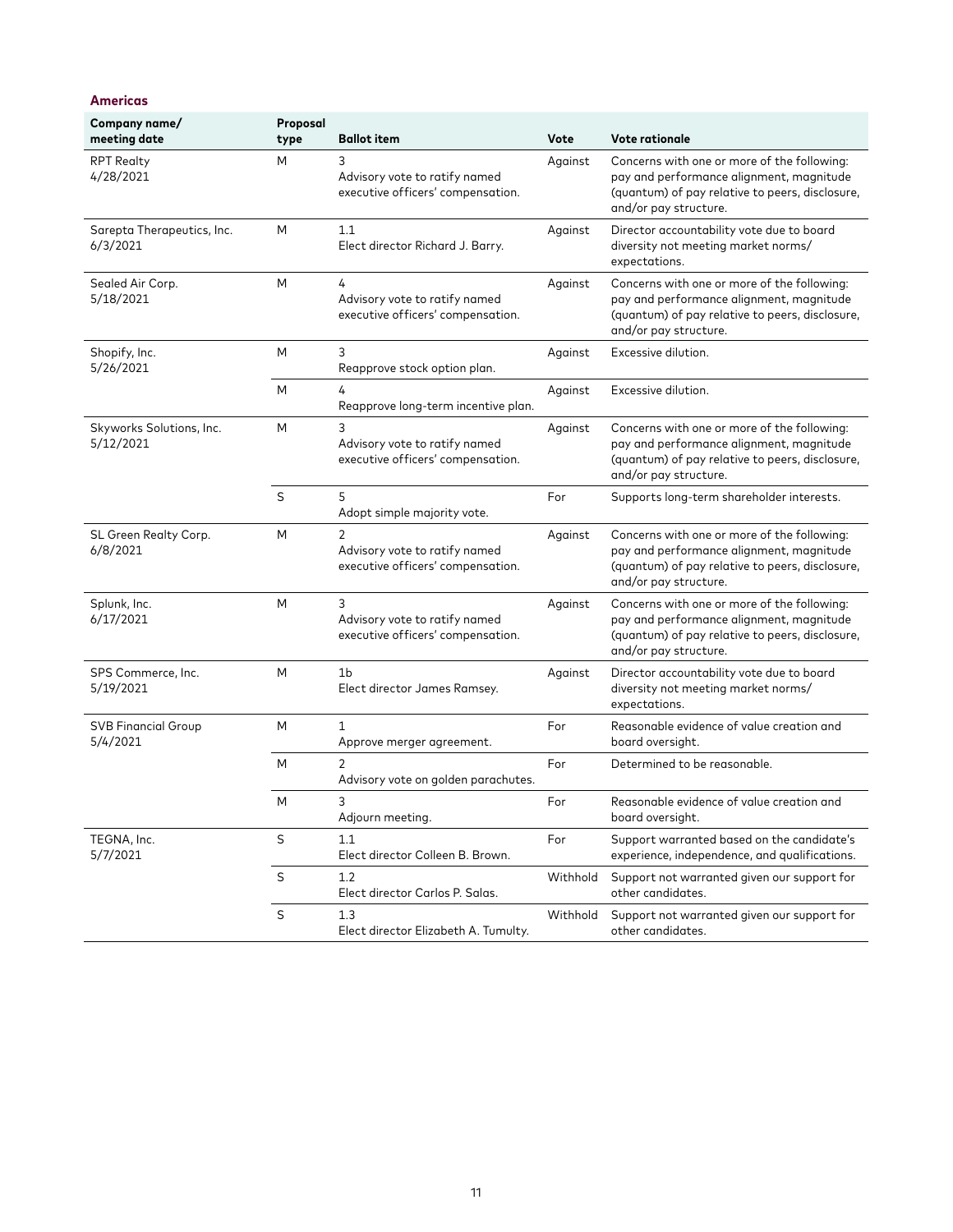| Company name/<br>meeting date        | Proposal<br>type | <b>Ballot item</b>                                                                        | Vote    | <b>Vote rationale</b>                                                                                                                                                                                  |
|--------------------------------------|------------------|-------------------------------------------------------------------------------------------|---------|--------------------------------------------------------------------------------------------------------------------------------------------------------------------------------------------------------|
| TEGNA, Inc.<br>5/7/2021              | S                | 1.4<br>Elect director Gina L. Bianchini.                                                  | For     | Support warranted based on the candidate's<br>experience, independence, and qualifications.                                                                                                            |
|                                      | S                | 1.5<br>Elect director Stuart J. Epstein.                                                  | For     | Support warranted based on the candidate's<br>experience, independence, and qualifications.                                                                                                            |
|                                      | S                | 1.6<br>Elect director Lidia Fonseca.                                                      | For     | Support warranted based on the candidate's<br>experience, independence, and qualifications.                                                                                                            |
|                                      | S                | 1.7<br>Elect director Karen H. Grimes.                                                    | For     | Support warranted based on the candidate's<br>experience, independence, and qualifications.                                                                                                            |
|                                      | S                | 1.8<br>Elect director Scott K. McCune.                                                    | For     | Support warranted based on the candidate's<br>experience, independence, and qualifications.                                                                                                            |
|                                      | S                | 1.9<br>Elect director Henry W. McGee.                                                     | For     | Support warranted based on the candidate's<br>experience, independence, and qualifications.                                                                                                            |
|                                      | S                | 1.10<br>Elect director Susan Ness.                                                        | For     | Support warranted based on the candidate's<br>experience, independence, and qualifications.                                                                                                            |
|                                      | S                | 1.11<br>Elect director Bruce P. Nolop.                                                    | For     | Support warranted based on the candidate's<br>experience, independence, and qualifications.                                                                                                            |
|                                      | S                | 1.12<br>Elect director Melinda C. Witmer.                                                 | For     | Support warranted based on the candidate's<br>experience, independence, and qualifications.                                                                                                            |
|                                      | M                | 2<br>Ratify PricewaterhouseCoopers<br>LLP as auditors.                                    | For     | Support warranted. Aligned with Vanguard's<br>voting policy.                                                                                                                                           |
|                                      | M                | 3<br>Advisory vote to ratify named<br>executive officers' compensation.                   | For     | Determined to be reasonable.                                                                                                                                                                           |
|                                      | M                | 4<br>Eliminate supermajority voting<br>provisions.                                        | For     | Supports long-term shareholder interests.                                                                                                                                                              |
| Teleflex, Inc.<br>4/30/2021          | S                | 4<br>Declassify the board of directors.                                                   | For     | Supports long-term shareholder interests.                                                                                                                                                              |
| Tesla, Inc.<br>10/7/2021             | S                | 5<br>Declassify the board of directors.                                                   | For     | Supports long-term shareholder interests.                                                                                                                                                              |
|                                      | S                | 6<br>Report on diversity and inclusion<br>efforts.                                        | For     | Addresses material risk(s) and an oversight or<br>disclosure gap, is not overly prescriptive, and<br>is determined to be in the best long-term<br>interest of shareholders.                            |
|                                      | S                | 7<br>Report on employee arbitration.                                                      | Against | Overly prescriptive terms.                                                                                                                                                                             |
|                                      | S                | 9<br>Additional reporting on human<br>rights.                                             | Against | Addresses material risk, but company is on<br>track. Company has already taken sufficient<br>actions, made sufficient progress, and/or has<br>related actions pending to address proponent<br>request. |
| Texas Instruments, Inc.<br>4/22/2021 | S                | 4<br>Provide right to act by written<br>consent.                                          | For     | Supports long-term shareholder interests.                                                                                                                                                              |
| Union Pacific Corp.<br>5/13/2021     | S                | 6<br>Report on EEO.                                                                       | For     | Addresses material risk(s) and an oversight or<br>disclosure gap, is not overly prescriptive, and<br>is determined to be in the best long-term<br>interest of shareholders.                            |
|                                      | S                | $\overline{7}$<br>Publish annually a report assessing<br>diversity and inclusion efforts. | For     | Addresses material risk(s) and an oversight or<br>disclosure gap, is not overly prescriptive, and<br>is determined to be in the best long-term<br>interest of shareholders.                            |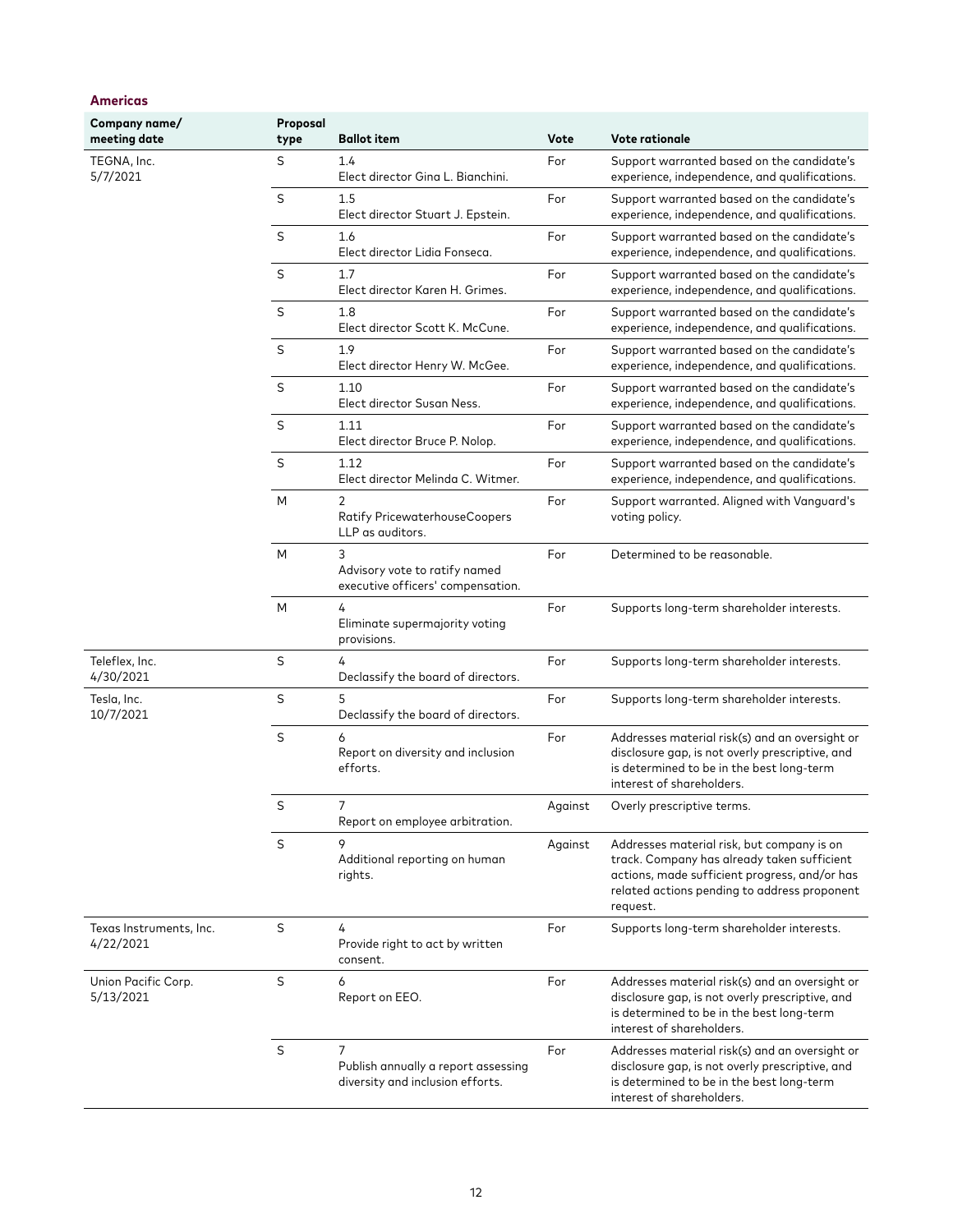| Company name/<br>meeting date                | Proposal<br>type | <b>Ballot item</b>                                                              | Vote    | <b>Vote rationale</b>                                                                                                                                                                                                                         |
|----------------------------------------------|------------------|---------------------------------------------------------------------------------|---------|-----------------------------------------------------------------------------------------------------------------------------------------------------------------------------------------------------------------------------------------------|
| United Airlines Holdings, Inc.<br>5/26/2021  | S                | 7<br>Report on political contributions<br>and expenditures.                     | For     | Addresses material risk(s) and an oversight or<br>disclosure gap, is not overly prescriptive, and<br>is determined to be in the best long-term<br>interest of shareholders.                                                                   |
|                                              | S                | 8<br>Report on global warming-related<br>lobbying activities.                   | For     | Addresses material risk(s) and an oversight or<br>disclosure gap, is not overly prescriptive, and<br>is determined to be in the best long-term<br>interest of shareholders.                                                                   |
| United Parcel Service, Inc.<br>5/13/2021     | S                | 5<br>Report on lobbying payments and<br>policy.                                 | For     | Addresses material risk(s) and an oversight or<br>disclosure gap, is not overly prescriptive, and<br>is determined to be in the best long-term<br>interest of shareholders.                                                                   |
|                                              | S                | 6<br>Approve recapitalization plan for all<br>stock to have one vote per share. | For     | Supports long-term shareholder interests.                                                                                                                                                                                                     |
|                                              | S                | 7<br>Report on climate change.                                                  | For     | Addresses material risk(s) and an oversight or<br>disclosure gap, is not overly prescriptive, and<br>is determined to be in the best long-term<br>interest of shareholders.                                                                   |
|                                              | S                | 9<br>Publish annually a report assessing<br>diversity and inclusion efforts.    | For     | Addresses material risk(s) and an oversight or<br>disclosure gap, is not overly prescriptive, and<br>is determined to be in the best long-term<br>interest of shareholders.                                                                   |
| Urstadt Biddle Properties, Inc.<br>3/17/2021 | M                | 1b<br>Elect director Noble O. Carpenter,<br>Jr.                                 | Against | Director accountability vote (on nominating<br>committee member) due to board diversity<br>not meeting market norms/expectations.                                                                                                             |
|                                              | M                | 1c<br>Elect director Willis H. Stephens, Jr.                                    | Against | Director accountability vote (on nominating<br>committee member) due to board diversity<br>not meeting market norms/expectations.                                                                                                             |
| Vector Group Ltd.<br>6/3/2021                | M                | 2<br>Advisory vote to ratify named<br>executive officers' compensation.         | Against | Concerns with one or more of the following:<br>pay and performance alignment, magnitude<br>(quantum) of pay relative to peers, disclosure,<br>and/or pay structure.                                                                           |
|                                              | S                | 4<br>Require a majority vote for the<br>election of directors.                  | For     | Supports long-term shareholder interests.                                                                                                                                                                                                     |
| Viatris, Inc.<br>12/10/2021                  | M                | 2<br>Advisory vote to ratify named<br>executive officers' compensation.         | Against | Concerns with one or more of the following:<br>pay and performance alignment, magnitude<br>(quantum) of pay relative to peers, disclosure,<br>and/or pay structure.                                                                           |
| Walgreens Boots Alliance, Inc.<br>1/28/2021  | M                | 3<br>Advisory vote to ratify named<br>executive officers' compensation.         | Against | Concerns with one or more of the following:<br>pay and performance alignment, magnitude<br>(quantum) of pay relative to peers, disclosure,<br>and/or pay structure.                                                                           |
| Wells Fargo & Co.<br>4/27/2021               | M                | 2<br>Advisory vote to ratify named<br>executive officers' compensation.         | Against | Concerns with one or more of the following:<br>pay and performance alignment, magnitude<br>(quantum) of pay relative to peers, disclosure,<br>and/or pay structure.                                                                           |
|                                              | S                | $\overline{7}$<br>Report on racial equity audit.                                | Against | Addresses material risk, but proposal is<br>overly prescriptive and company is on track.<br>Company has already taken sufficient<br>actions, made sufficient progress, and/or<br>has related actions pending to address<br>proponent request. |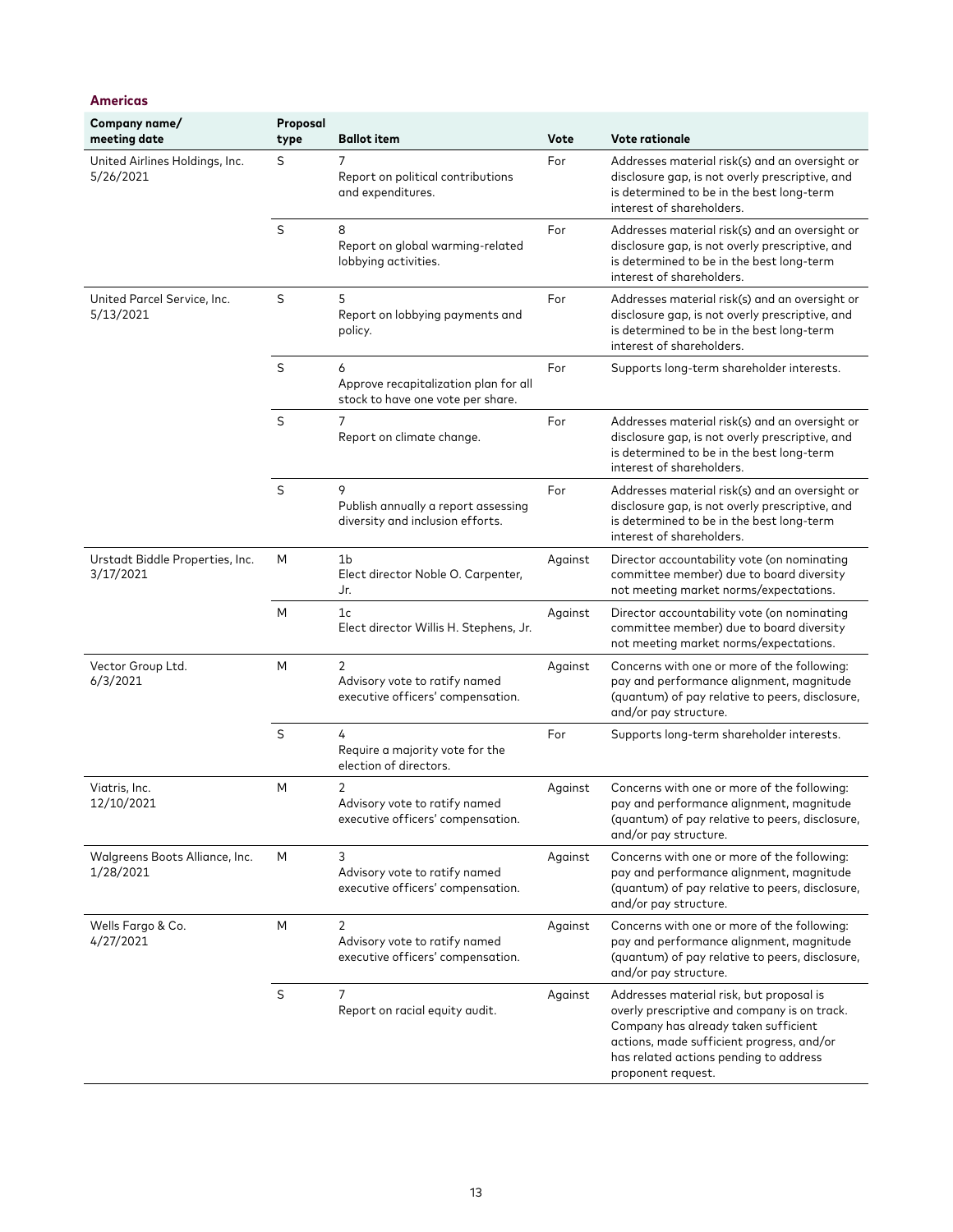| Company name/<br>meeting date             | Proposal<br>type | <b>Ballot item</b>                                                      | Vote    | Vote rationale                                                                                                                                                      |
|-------------------------------------------|------------------|-------------------------------------------------------------------------|---------|---------------------------------------------------------------------------------------------------------------------------------------------------------------------|
| Whiting Petroleum Corp.<br>5/11/2021      | M                | Advisory vote to ratify named<br>executive officers' compensation.      | Against | Concerns with one or more of the following:<br>pay and performance alignment, magnitude<br>(quantum) of pay relative to peers, disclosure,<br>and/or pay structure. |
| Xenia Hotels & Resorts, Inc.<br>5/18/2021 | M                | 2<br>Advisory vote to ratify named<br>executive officers' compensation. | Against | Concerns with one or more of the following:<br>pay and performance alignment, magnitude<br>(quantum) of pay relative to peers, disclosure,<br>and/or pay structure. |
| XPO Logistics, Inc.<br>5/11/2021          | M                | 3<br>Advisory vote to ratify named<br>executive officers' compensation. | Against | Concerns with one or more of the following:<br>pay and performance alignment, magnitude<br>(quantum) of pay relative to peers, disclosure,<br>and/or pay structure. |
| Zoetis, Inc.<br>5/20/2021                 | S                | 4<br>Adopt simple majority vote.                                        | For     | Supports long-term shareholder interests.                                                                                                                           |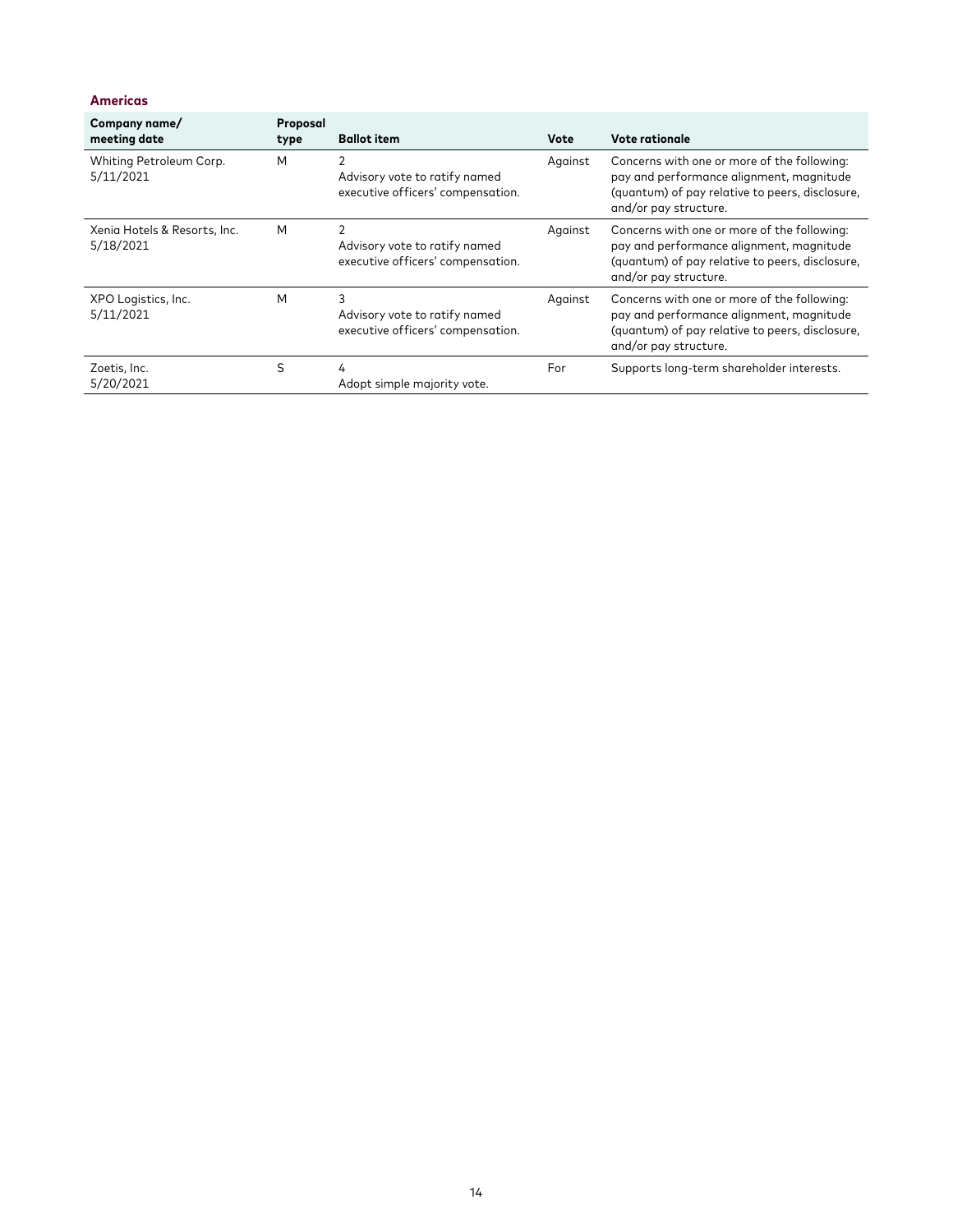| <b>Asia-Pacific</b> |  |
|---------------------|--|
|                     |  |

| Company name/<br>meeting date                        | Proposal<br>type | <b>Ballot item</b>                                                                               | Vote    | Vote rationale                                                                                                                                                                                         |
|------------------------------------------------------|------------------|--------------------------------------------------------------------------------------------------|---------|--------------------------------------------------------------------------------------------------------------------------------------------------------------------------------------------------------|
| BHP Group Ltd.<br>11/11/2021                         | S                | 22<br>Approve climate-related lobbying.                                                          | For     | Addresses material risk(s) and an<br>oversight or disclosure gap, is not overly<br>prescriptive, and is determined to be in the<br>best long-term interest of shareholders.                            |
| CK Asset Holdings Ltd.<br>5/13/2021                  | M                | 3.4<br>Elect Albert Chow Nin Mow as<br>director.                                                 | Against | Director accountability vote for audit<br>failures (excessive non-audit fees).                                                                                                                         |
|                                                      | M                | 3.5<br>Elect Donald Jeffrey Roberts<br>as director.                                              | Against | Director accountability vote for audit<br>failures (excessive non-audit fees).                                                                                                                         |
| Mitsubishi UFJ Financial<br>Group, Inc.<br>6/29/2021 | $\sf S$          | 4<br>Amend articles to add provision on<br>early submission of annual Yuho<br>Securities report. | For     | Addresses material risk(s) and an<br>oversight or disclosure gap, is not overly<br>prescriptive, and is determined to be in the<br>best long-term interest of shareholders.                            |
|                                                      | $\sf S$          | 8<br>Appoint shareholder director<br>nominee Tatsuki Ino.                                        | Against | Support not warranted.                                                                                                                                                                                 |
| Nippon Telegraph & Telephone<br>Corp.<br>6/24/2021   | S                | 4<br>Remove incumbent director Naoki<br>Shibutani.                                               | Against | Support not warranted.                                                                                                                                                                                 |
| Rio Tinto Plc<br>5/6/2021                            | M                | 3<br>Approve remuneration report for<br>UK law purposes.                                         | Against | Concerns with one or more of the<br>following: pay and performance<br>alignment, magnitude (quantum)<br>of pay, disclosure, and/or pay structure.                                                      |
|                                                      | M                | 4<br>Approve remuneration report for<br>Australian law purposes.                                 | Against | Concerns with one or more of the<br>following: pay and performance<br>alignment, magnitude (quantum)<br>of pay, disclosure, and/or pay structure.                                                      |
|                                                      | S                | 19<br>Approve emissions targets.                                                                 | For     | Addresses material risk(s) and an<br>oversight or disclosure gap, is not overly<br>prescriptive, and is determined to be in the<br>best long-term interest of shareholders.                            |
|                                                      | S                | 20<br>Approve climate-related lobbying.                                                          | For     | Addresses material risk(s) and an<br>oversight or disclosure gap, is not overly<br>prescriptive, and is determined to be in the<br>best long-term interest of shareholders.                            |
| <b>Scentre Group</b><br>4/8/2021                     | M                | 2<br>Approve remuneration report.                                                                | Against | Concerns with one or more of the<br>following: pay and performance<br>alignment, magnitude (quantum)<br>of pay, disclosure, and/or pay structure.                                                      |
| Woodside Petroleum Ltd.<br>4/15/2021                 | $\sf S$          | 5b<br>Approve capital protection.                                                                | Against | Overly prescriptive. Addresses material<br>risk, but company has already taken<br>sufficient actions, made sufficient<br>progress, and/or has related actions<br>pending to address proponent request. |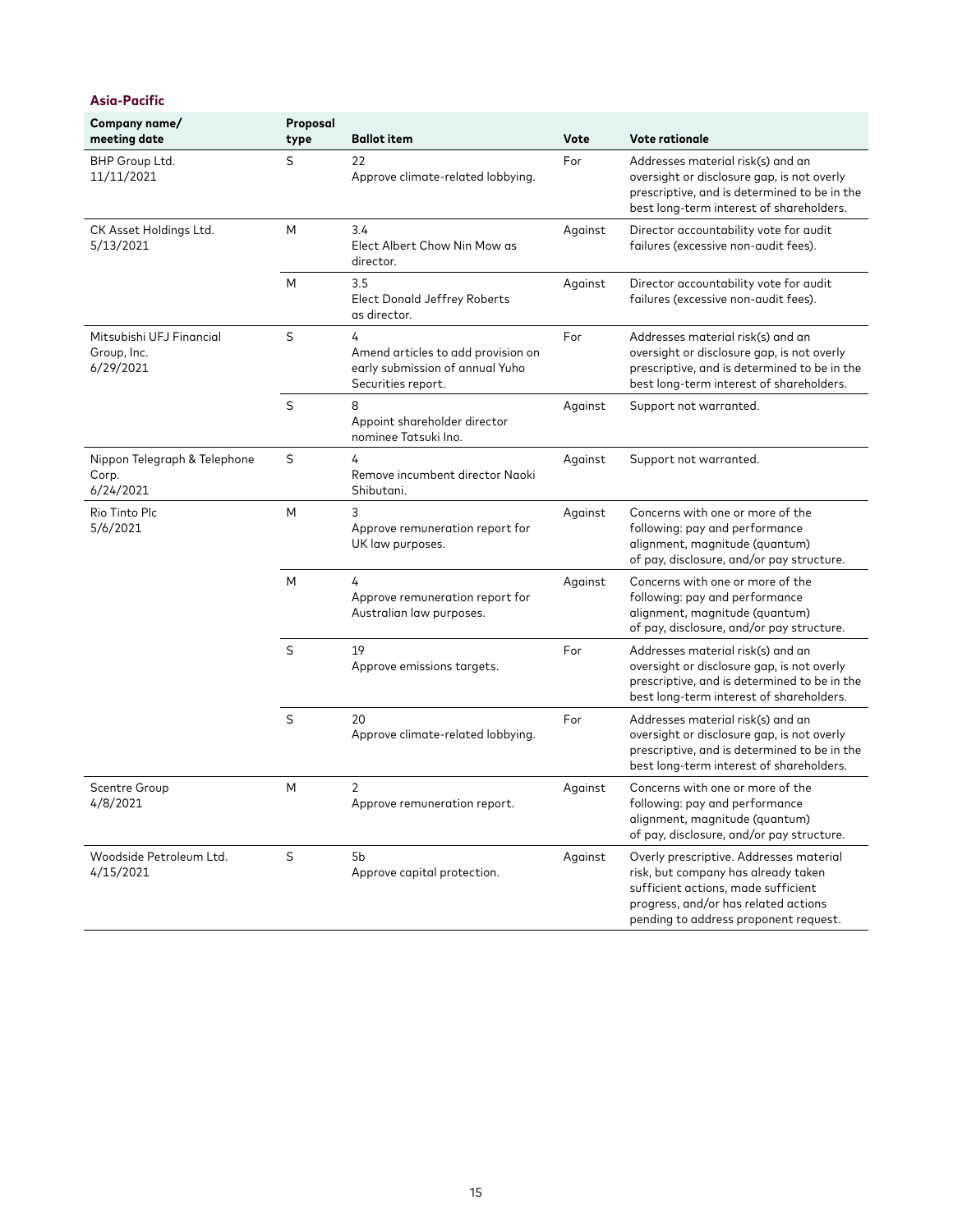## **Europe, the Middle East, and Africa**

| Company name/<br>meeting date           | Proposal<br>type | <b>Ballot item</b>                                                                                                     | Vote    | <b>Vote rationale</b>                                                                                                                                                             |
|-----------------------------------------|------------------|------------------------------------------------------------------------------------------------------------------------|---------|-----------------------------------------------------------------------------------------------------------------------------------------------------------------------------------|
| Aena SME SA<br>4/27/2021                | M                | 10<br>Advisory vote on company's climate<br>action plan.                                                               | For     | Addresses material risk(s), action<br>or change is warranted, and terms<br>determined to be in the best long-term<br>interest of shareholders.                                    |
| Anheuser-Busch InBev SA/NV<br>4/28/2021 | M                | B8a<br>Reelect Martin J. Barrington as<br>director.                                                                    | Against | Director accountability vote due to<br>nominee being a non-independent<br>director.                                                                                               |
|                                         | M                | B9<br>Approve remuneration policy.                                                                                     | Against | Concerns with one or more of the<br>following: pay and performance<br>alignment, magnitude (quantum)<br>of pay, disclosure, and/or pay structure.                                 |
|                                         | M                | <b>B10</b><br>Approve remuneration report.                                                                             | Against | Pay and performance misalignment.                                                                                                                                                 |
| <b>BAE Systems Plc</b><br>5/6/2021      | M                | $\overline{2}$<br>Approve remuneration report.                                                                         | For     | Determined to be reasonable.                                                                                                                                                      |
| BHP Group Ltd.<br>10/14/2021            | M                | 20<br>Approve the climate transition<br>action plan.                                                                   | For     | Addresses material risk(s), action<br>or change is warranted, and terms<br>determined to be in the best long-term<br>interest of shareholders.                                    |
|                                         | S                | 22<br>Approve climate-related lobbying.                                                                                | For     | Addresses material risk(s) and an<br>oversight or disclosure gap, is not overly<br>prescriptive, and is determined to be in the<br>best long-term interest of shareholders.       |
| BP Plc<br>5/12/2021                     | S                | 13<br>Approve shareholder resolution on<br>climate change targets.                                                     | Against | Addresses material risk, but company has<br>already taken sufficient actions, made<br>sufficient progress, and/or has related<br>actions pending to address proponent<br>request. |
| Dassault Systemes SA<br>5/26/2021       | M                | 5<br>Approve remuneration policy of<br>corporate officers.                                                             | Against | Concerns with one or more of the<br>following: pay and performance<br>alignment, magnitude (quantum)<br>of pay relative to peers, disclosure,<br>and/or pay structure.            |
|                                         | M                | $\overline{7}$<br>Approve compensation of Bernard<br>Charles, Vice Chairman of the Board<br>and CEO.                   | Against | Concerns with one or more of the<br>following: pay and performance<br>alignment, magnitude (quantum)<br>of pay relative to peers, disclosure,<br>and/or pay structure.            |
| Deutsche Telekom AG<br>4/1/2021         | S                | 11<br>Amend articles regarding<br>shareholders' right to participation<br>during the virtual meeting.                  | For     | Supports long-term shareholder interests.                                                                                                                                         |
| Eni SPA<br>5/12/2021                    | M                | 7<br>Approve second section of the<br>remuneration report.                                                             | Against | Concerns with one or more of the<br>following: pay and performance<br>alignment, magnitude (quantum)<br>of pay relative to peers, disclosure,<br>and/or pay structure.            |
| EssilorLuxottica SA<br>5/21/2021        | M                | 9<br>Approve remuneration policy of<br>corporate officers for the period<br>after the annual shareholders'<br>meeting. | Against | Concerns with one or more of the<br>following: pay and performance<br>alignment, magnitude (quantum)<br>of pay relative to peers, disclosure,<br>and/or pay structure.            |
| Glencore Plc<br>4/29/2021               | M                | 14<br>Approve company's climate action<br>transition plan.                                                             | For     | Addresses material risk(s), action<br>or change is warranted, and terms<br>determined to be in the best long-term<br>interest of shareholders.                                    |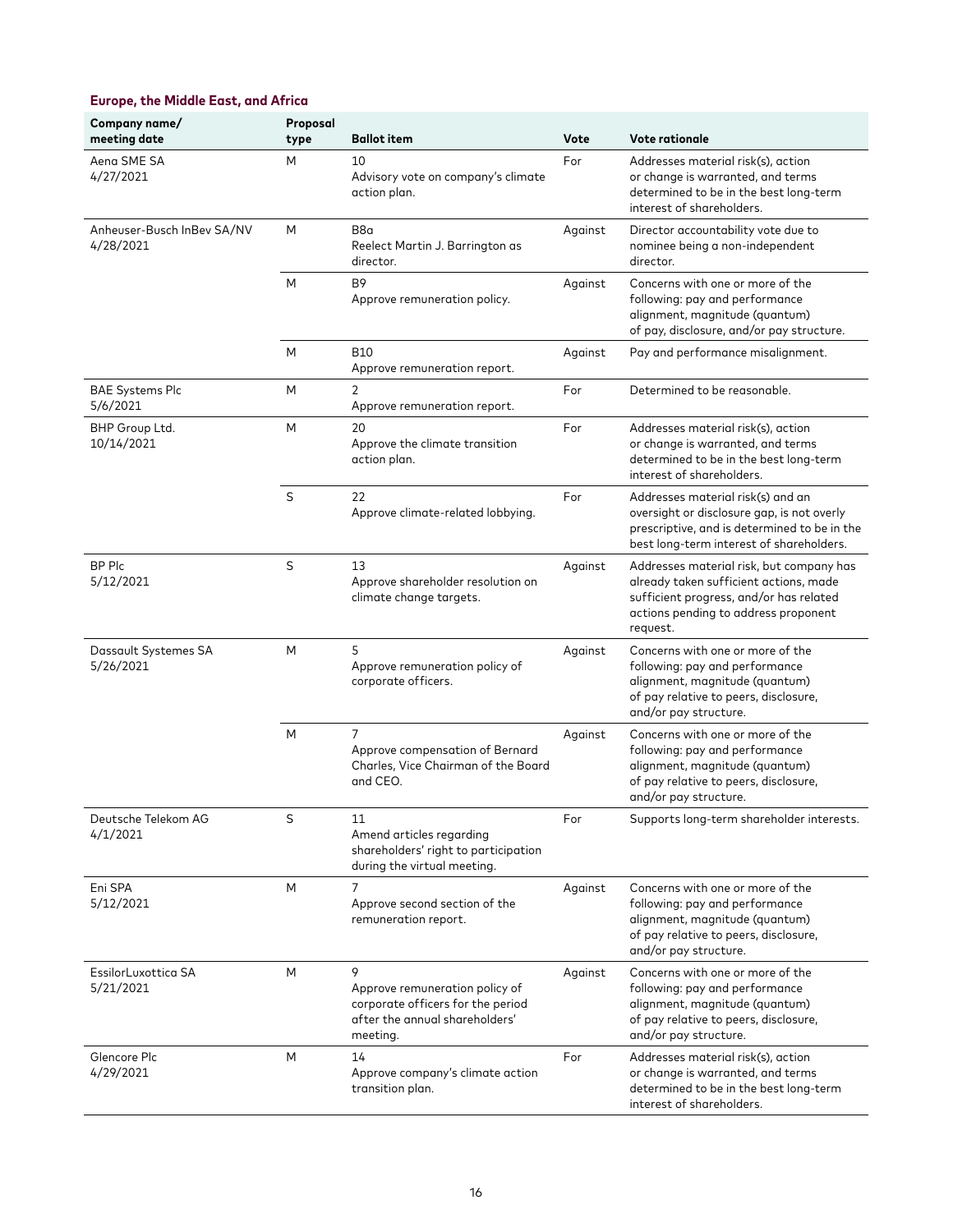| Company name/<br>meeting date                              | Proposal<br>type | <b>Ballot item</b>                                                                                                                                                 | Vote    | <b>Vote rationale</b>                                                                                                                                                  |
|------------------------------------------------------------|------------------|--------------------------------------------------------------------------------------------------------------------------------------------------------------------|---------|------------------------------------------------------------------------------------------------------------------------------------------------------------------------|
| HelloFresh SE<br>5/26/2021                                 | M                | 8<br>Approve remuneration policy.                                                                                                                                  | Against | Concerns with one or more of the<br>following: pay and performance<br>alignment, magnitude (quantum)<br>of pay relative to peers, disclosure,<br>and/or pay structure. |
| <b>Hermes International SCA</b><br>5/4/2021                | M                | 23<br>Authorize capital increase of<br>up to 10% of issued capital for<br>contributions in kind.                                                                   | Against | Potential dilution exceeds acceptable limit.                                                                                                                           |
|                                                            | M                | 25<br>Delegate powers to the<br>management board to issue shares<br>in connection with ballot Item 24.                                                             | Against | Support not warranted. Misaligned with<br>Vanguard's voting policy.                                                                                                    |
| Intesa SanPaolo SPA<br>4/28/2021                           | M                | 2e<br>Amend POP long-term incentive<br>plan.                                                                                                                       | Against | Concerns with plan structure.                                                                                                                                          |
| KONE Oyj<br>3/2/2021                                       | M                | 11<br>Approve remuneration of directors<br>in the amount of EUR 220,000 for<br>chairman, EUR 125,000 for vice<br>chairman, and EUR 110,000 for<br>other directors. | Against | Excessive or unreasonable.                                                                                                                                             |
| <b>LVMH Moet Hennessy Louis</b><br>Vuitton SE<br>4/15/2021 | M                | 11<br>Approve amendment of<br>remuneration policy of executive<br>corporate officers re: FY 2020.                                                                  | Against | Concerns with one or more of the<br>following: pay and performance<br>alignment, magnitude (quantum)<br>of pay relative to peers, disclosure,<br>and/or pay structure. |
|                                                            | M                | 16<br>Approve remuneration policy<br>of Chairman and CEO.                                                                                                          | Against | Concerns with one or more of the<br>following: pay and performance<br>alignment, magnitude (quantum)<br>of pay relative to peers, disclosure,<br>and/or pay structure. |
|                                                            | M                | 17<br>Approve remuneration policy<br>of Vice CEO.                                                                                                                  | Against | Concerns with one or more of the<br>following: pay and performance<br>alignment, magnitude (quantum)<br>of pay relative to peers, disclosure,<br>and/or pay structure. |
| National Bank of Kuwait SAK<br>3/6/2021                    | M                | 10<br>Approve directors' loans for<br>FY 2021.                                                                                                                     | Against | Insufficient disclosure.                                                                                                                                               |
| Nestle SA<br>4/15/2021                                     | M                | $\overline{7}$<br>Approve climate action plan.                                                                                                                     | For     | Addresses material risk(s), action<br>or change is warranted, and terms<br>determined to be in the best long-term<br>interest of shareholders.                         |
| Prosus NV<br>8/24/2021                                     | M                | $\overline{2}$<br>Approve remuneration report.                                                                                                                     | Against | Concerns with one or more of the<br>following: pay and performance<br>alignment, magnitude (quantum)<br>of pay relative to peers, disclosure,<br>and/or pay structure. |
|                                                            | M                | 8<br>Approve remuneration policy<br>for executive and non-executive<br>directors.                                                                                  | Against | Concerns with one or more of the<br>following: pay and performance<br>alignment, magnitude (quantum)<br>of pay relative to peers, disclosure,<br>and/or pay structure. |

## **Europe, the Middle East, and Africa**